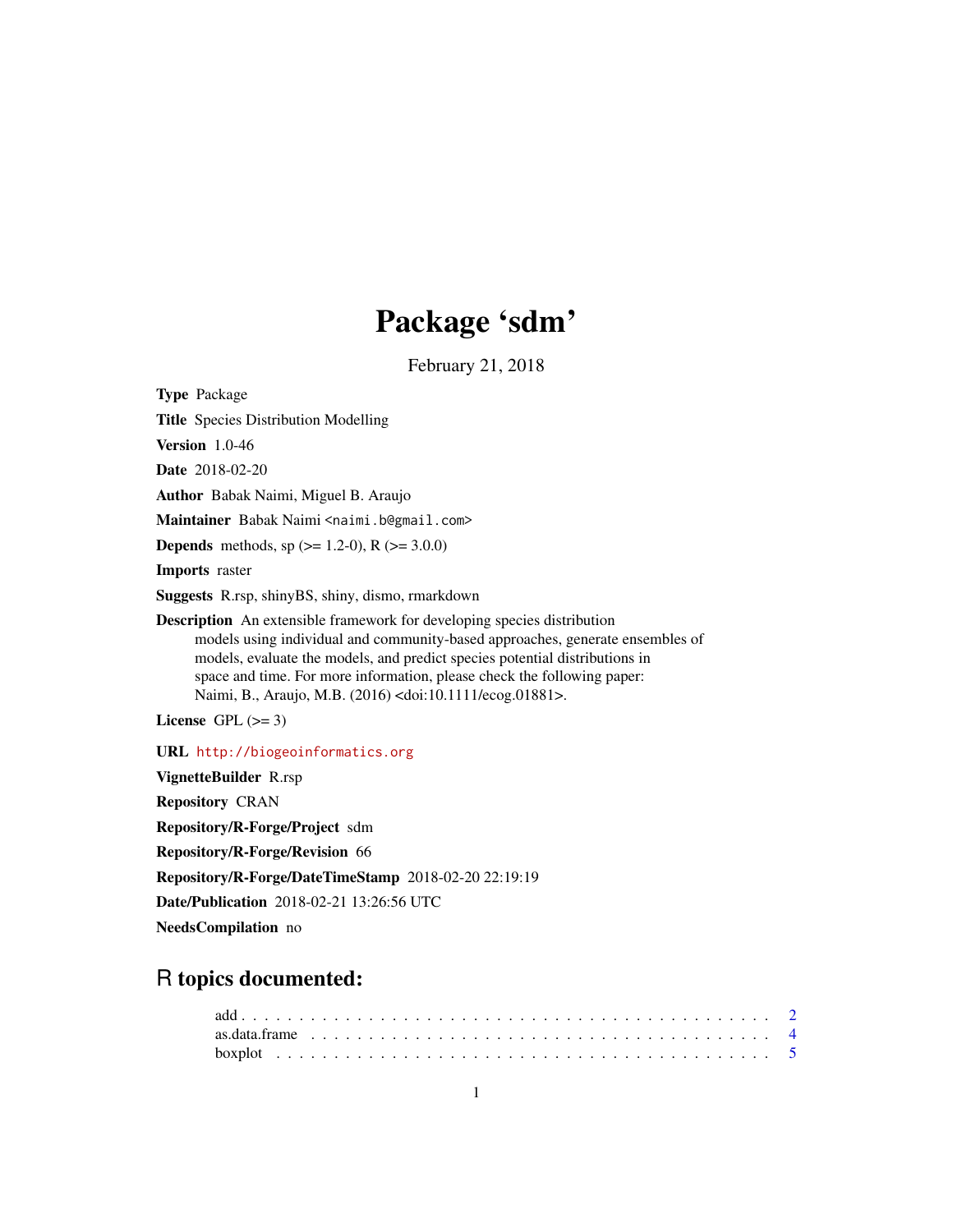<span id="page-1-0"></span>

| Index |  |  |  |  |  |  |  |  |  |  |  |  | 38 |
|-------|--|--|--|--|--|--|--|--|--|--|--|--|----|

<span id="page-1-1"></span>add a new method to the package

# Description

This function is an interface to extend the package. A user can define a new method band add it to the package. When the method is successfully added, it can be used together with all existing methods. The names of available methods in the package can be seen using getmethodNames. It is not limited only to modelling (fitting) methods, but can be a replication method, or one to generate pseudo-absences, etc.

You can get an object of an existing method through getmethod.

# Usage

```
add(x,w,echo,...)getmethod(x,w,...)
getmethodNames(w,...)
```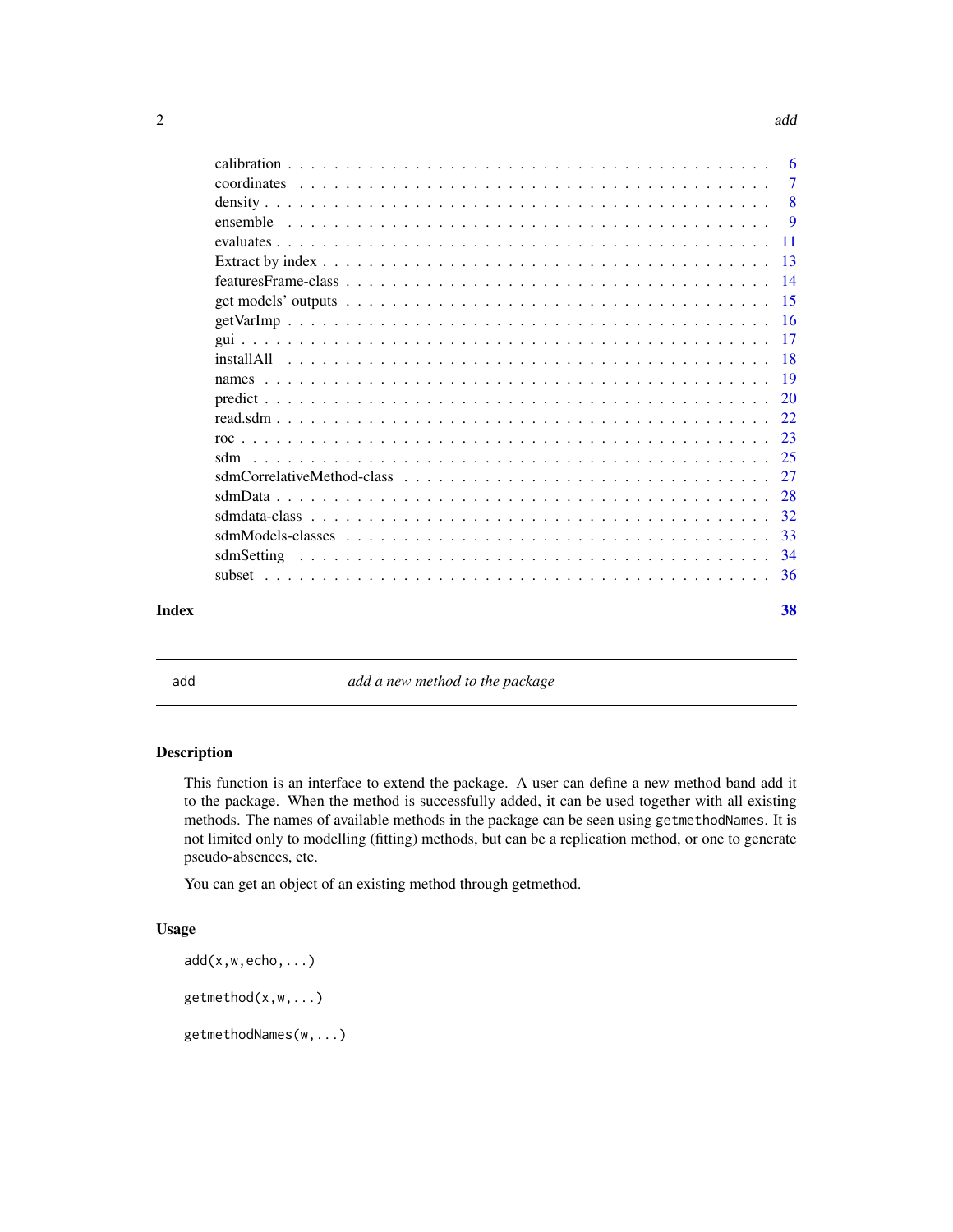#### add  $\overline{3}$

# Arguments

| $\mathsf{X}$ | Either a list, or an object generated by getmethod function                                                     |
|--------------|-----------------------------------------------------------------------------------------------------------------|
| W            | specify which group of methods the new method belongs to. "sdm" (default)<br>can be used for modelling method   |
| echo         | logical (default=TRUE), determines whether a message should be printed to<br>report if the adding is successful |
| .            | additional arguments. see details                                                                               |

# Details

These functions provide flexibility to extend the package by adding new methods. It is also possible to add several instances of an existing method to have, for example, a method with different settings at the same time. Whetevet the new method is, it can also be shared and used by other users.

# Value

getmethod gives an object of an appropriate class depending on w.

getmethodNames generate a list (if alt=TRUE is provided as additional argument) containing the name of methods and all alternative names (aliases) specified for each method, or a character vector (if alt=FALSE) containing the main names.

# Author(s)

Babak Naimi <naimi.b@gmail.com>

<http://r-gis.net>

<http://biogeoinformatics.org>

# References

Naimi, B., Araujo, M.B. (2016) sdm: a reproducible and extensible R platform for species distribution modelling, Ecography, 39:368-375, DOI: 10.1111/ecog.01881

# Examples

```
## Not run:
getmethodNames('sdm')
```
## End(Not run)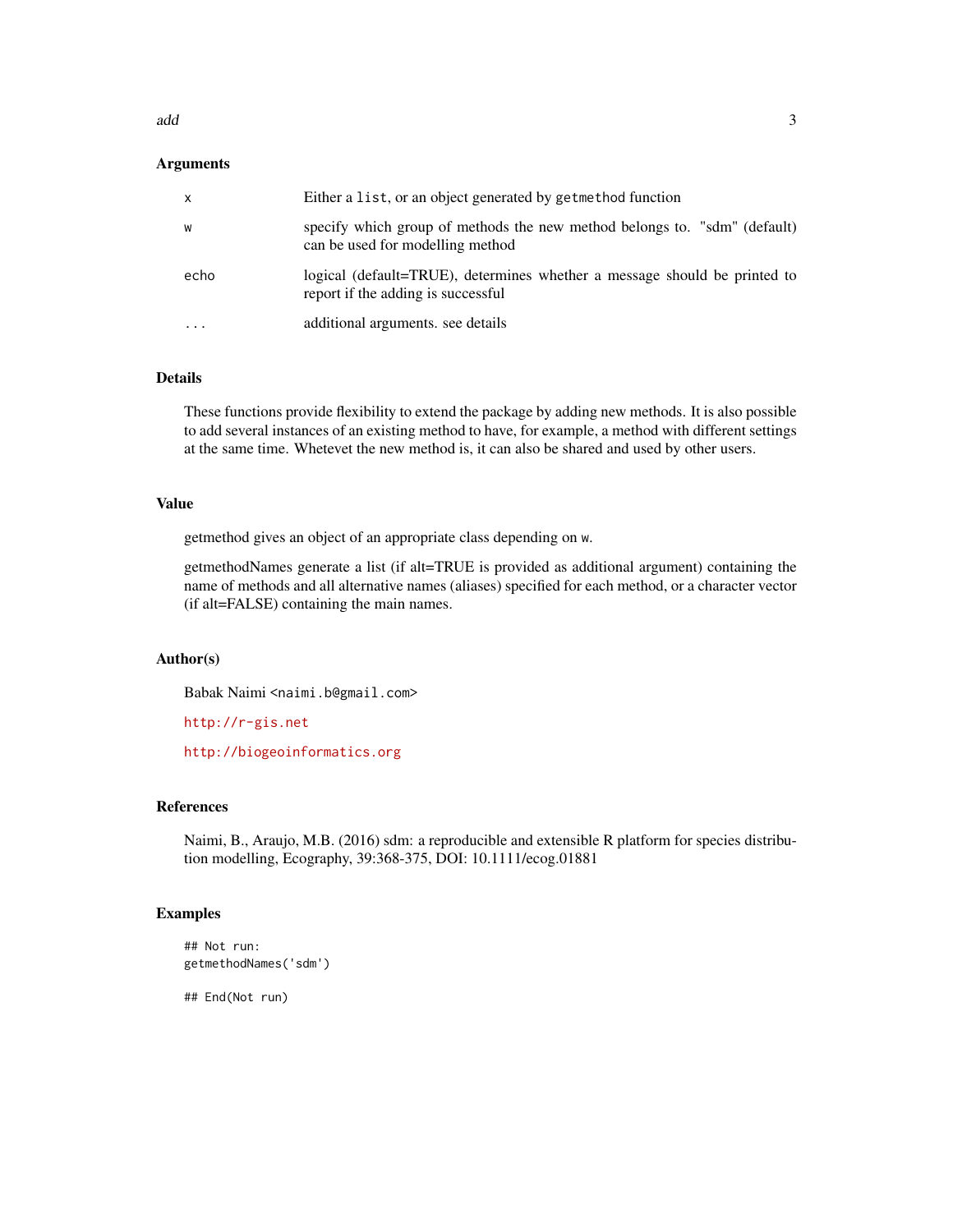<span id="page-3-0"></span>

#### Description

Converts a sdmdata object to a data.frame. By additional arguments, it is possible to make a quary on the dataset (see details).

#### Usage

```
## S4 method for signature 'sdmdata'
as.data.frame(x, ...)
```
# Arguments

| X        | sdmdata object                               |
|----------|----------------------------------------------|
| $\cdots$ | Additional arguments (optional, see details) |

#### Details

Following additional arguments optionally can be used to get a subset of data by specifying the record IDs; or using a query by specifying the name of species, and/or the name of data groups, and/or range of times (if time information are available):

ind: an intiger vector containing the record Ids; sp: a character vector of the name of species grp: a character vector of the group names (e.g., 'test'; if indipendent test is available) time: a vector of times (an appropriate time class or a character that can be converted into a time format)

#### Value

data.frame

#### Author(s)

Babak Naimi <naimi.b@gmail.com>

<http://r-gis.net>

<http://biogeoinformatics.org>

# References

Naimi, B., Araujo, M.B. (2016) sdm: a reproducible and extensible R platform for species distribution modelling, Ecography, 39:368-375, DOI: 10.1111/ecog.01881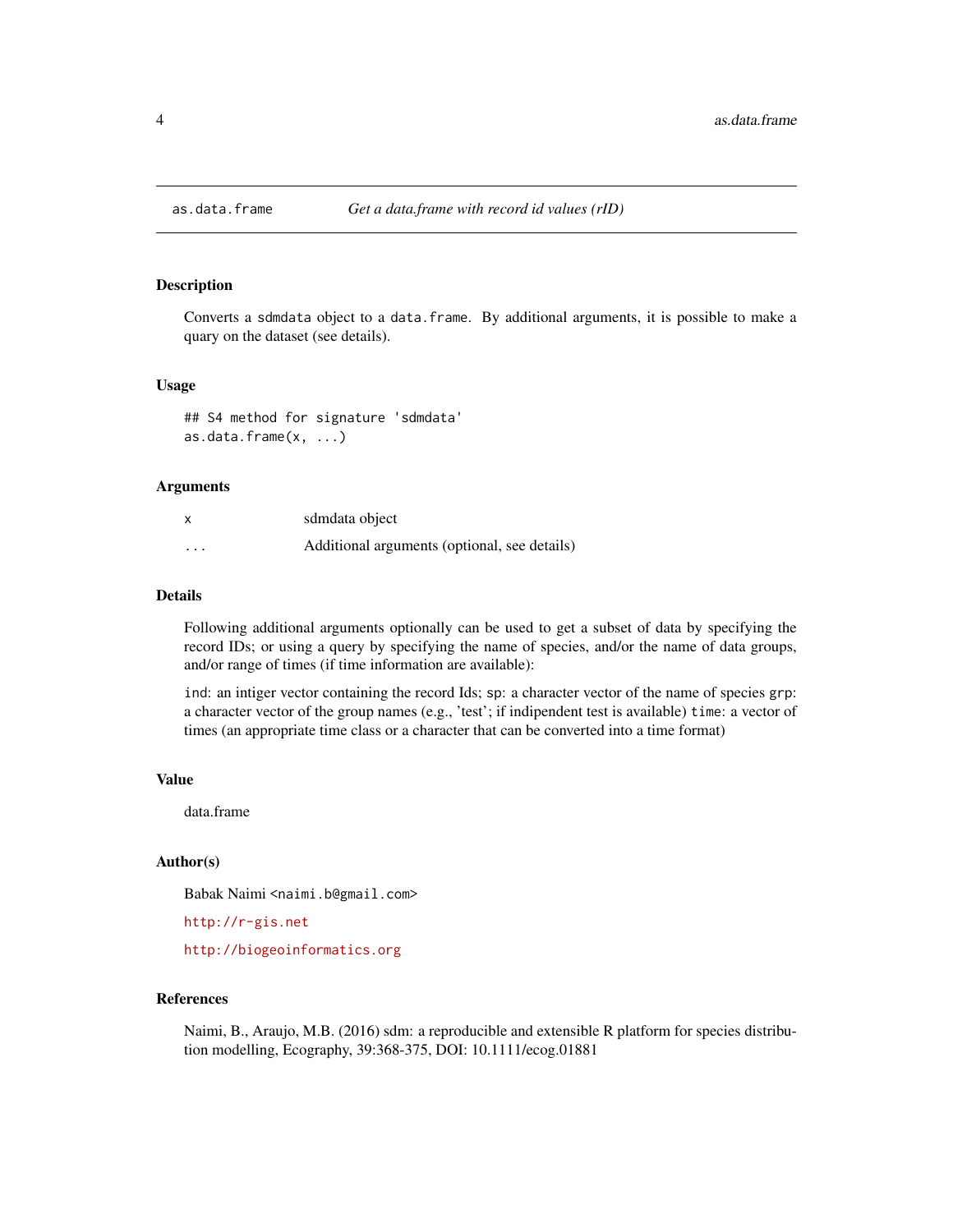#### <span id="page-4-0"></span>boxplot 5

# Examples

```
## Not run:
file <- system.file("external/data.sdd", package="sdm")
d <- read.sdm(file)
d # a sdmdata object
df <- as.data.frame(d)
head(df)
# only the records with rID = c(1,2,3):
as.data.frame(d, ind=1:3)
## End(Not run)
```
<span id="page-4-1"></span>boxplot *boxplot*

#### Description

Make a box plot of model evaluation data, i.e., the model predictions for known presence and absence points.

# Details

# Arguments:

x Object of class sdmEvaluate names Optional, the x-axis label for the group of data (e.g., 'Absence', 'Presence') ... Additional arguments that can be passed to [boxplot](#page-4-1)

# Author(s)

Babak Naimi <naimi.b@gmail.com>

<http://r-gis.net>

<http://biogeoinformatics.org>

# References

Naimi, B., Araujo, M.B. (2016) sdm: a reproducible and extensible R platform for species distribution modelling, Ecography, DOI: 10.1111/ecog.01881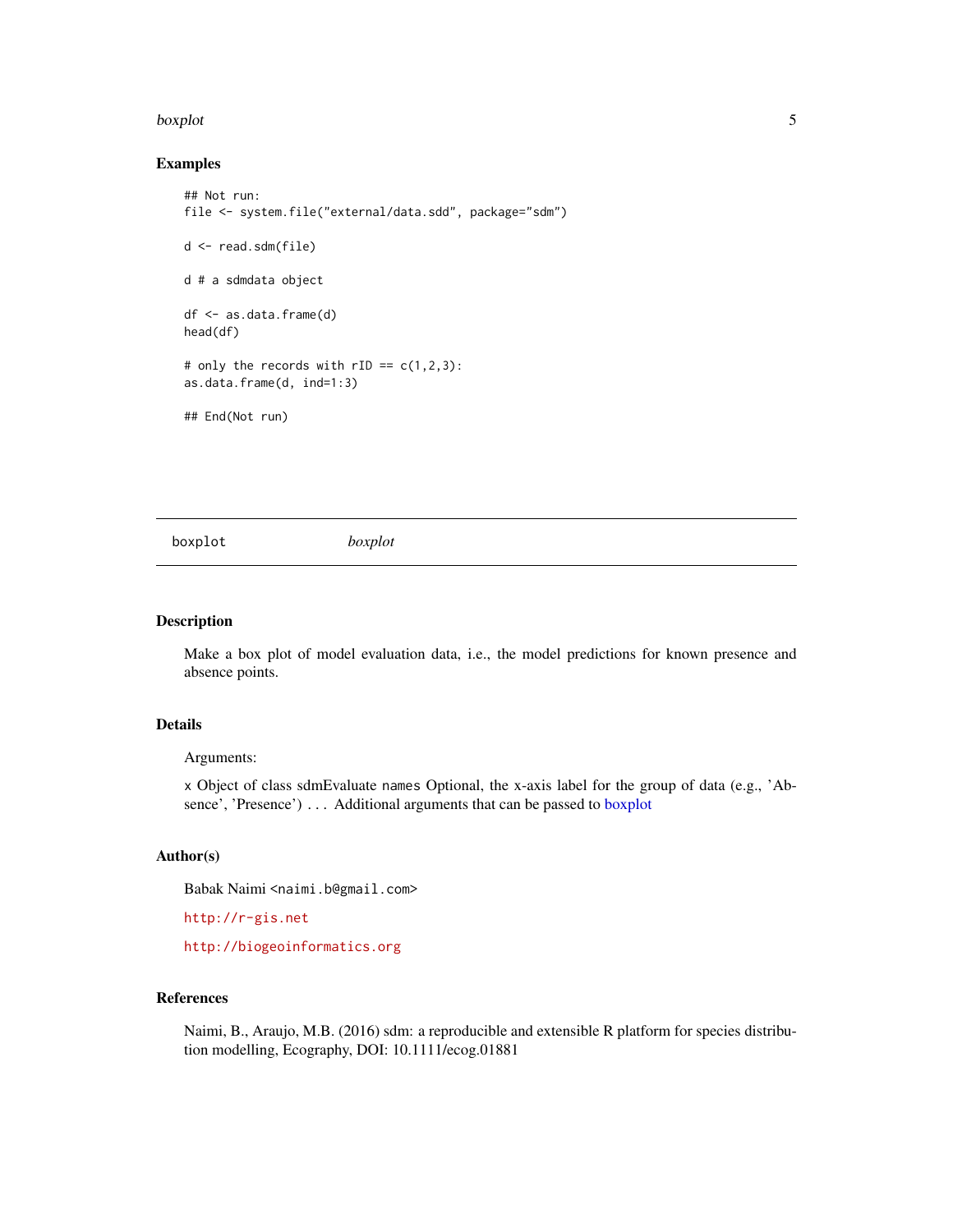# <span id="page-5-0"></span>Examples

```
e \leftarrow \text{evaluates}(x=c(1,1,0,1,0,0,0,1,1,1,0),p=c(0.69,0.04,0.05,0.95,0.04,0.65,0.09,0.61,0.75,0.84,0.15))
```
boxplot(e)

calibration *Calibration*

# Description

evaluates for calibration

# Usage

calibration(x,p,nbin,weight,...)

# Arguments

| $\times$ | a numeric vector including the observed values; or a sdmEvaluate object                                                                                                   |
|----------|---------------------------------------------------------------------------------------------------------------------------------------------------------------------------|
| р        | a numeric vector including the predicted values                                                                                                                           |
| nbin     | number of bins to discretize the predicted values into the specified bins (default:<br>10); instead, it can be the keyword of 'seek' to ask for seeking the best number   |
| weight   | logical, specifies whether a weight should be calculated based on the number<br>of records at each bin. The weight will be used to summarize the calibration<br>statistic |
| .        | additional arguments (not implemented yet.)                                                                                                                               |

# Details

The output of this function can be used in the plot function to generate Calibration plot. The calibration statistic is calculated using a method developed by the authors of this package (the journal article is not published yet, but in preparation)

# Value

an object of class .sdmCalibration

# Author(s)

Babak Naimi <naimi.b@gmail.com>

<http://r-gis.net>

<http://biogeoinformatics.org>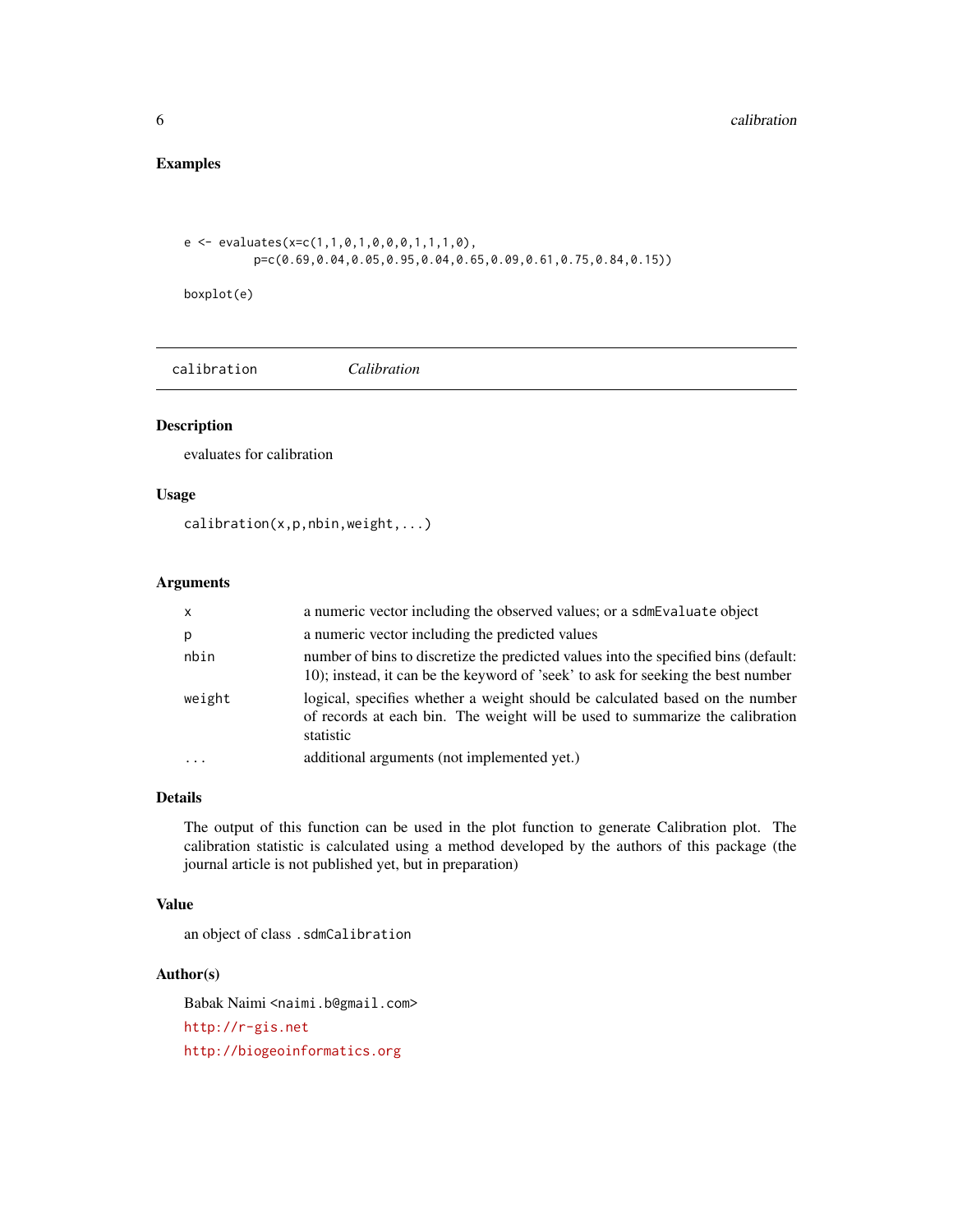#### <span id="page-6-0"></span>coordinates 7

# References

Naimi, B., Niamir, A., Jimenez-Valverde, A., Araujo, M.B. (In preparation) Measuring calibration capacity of statistical models: a new statistic.

Naimi, B., Araujo, M.B. (2016) sdm: a reproducible and extensible R platform for species distribution modelling, Ecography, DOI: 10.1111/ecog.01881

# Examples

```
ca <- calibration(x=c(1,1,0,1,0,0,0,1,1,1,0),
          p=c(0.69,0.04,0.05,0.95,0.04,0.65,0.09,0.61,0.75,0.84,0.15))
ca
plot(ca)
```
# coordinates *get or set spatial coordinates of species data*

# Description

Get or set spatial coordiates of a sdmdata object.

# Usage

```
## S4 method for signature 'sdmdata'
coordinates(obj)
```

```
## S4 replacement method for signature 'sdmdata'
coordinates(object)<-value
```
#### Arguments

| obi       | speciesData (either of singleSpecies, multiple Species or SpeciesDataList) ob-<br>ject                                                     |
|-----------|--------------------------------------------------------------------------------------------------------------------------------------------|
| object    | same as obj                                                                                                                                |
| value     | spatial coordinates either a matrix, or data frame, or column name as character,<br>or a formula (e.g., $\sim$ x+y, or $\sim$ coords(x+y)) |
| $\ddotsc$ | Additional arguments                                                                                                                       |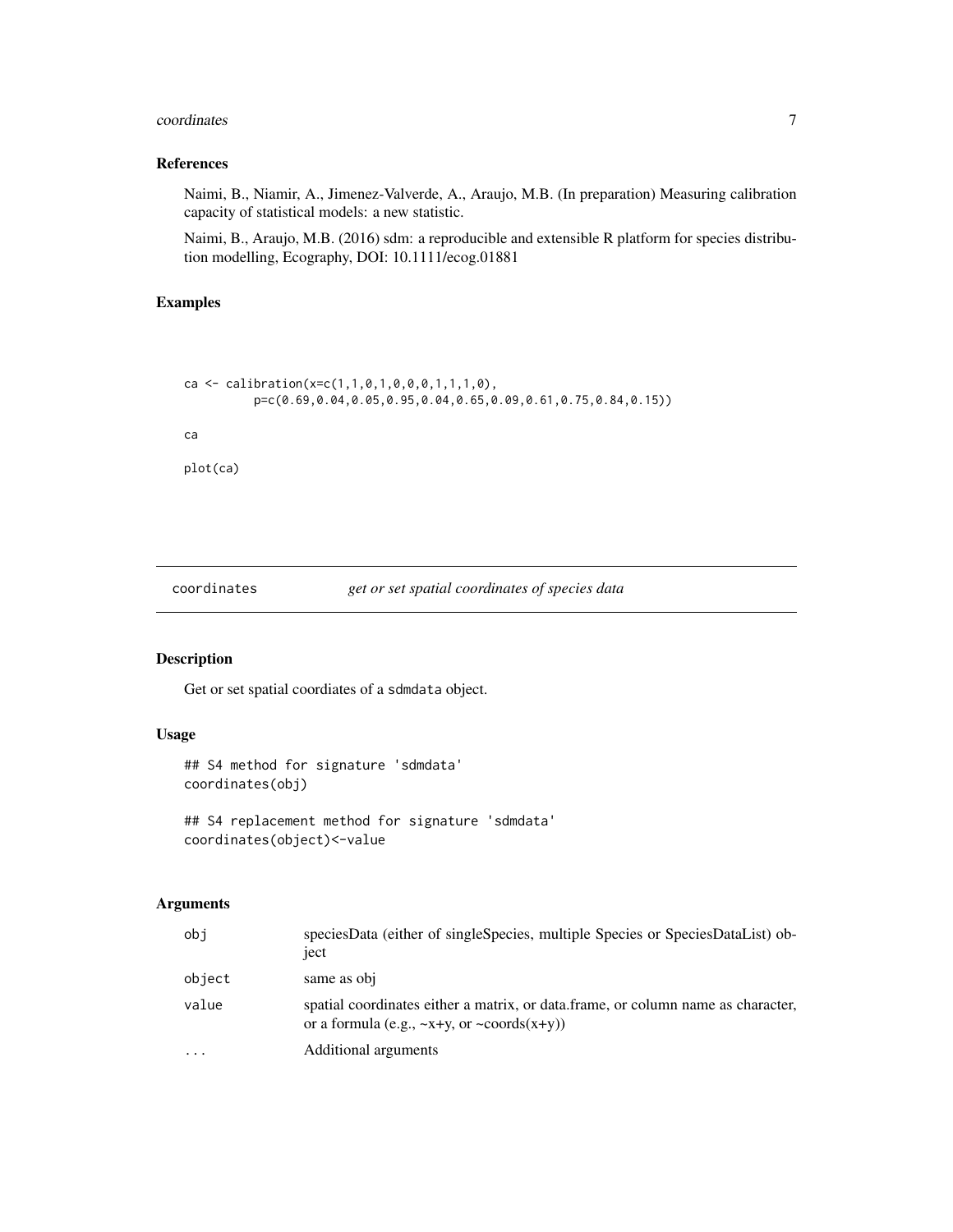<span id="page-7-0"></span>8 density and the set of the set of the set of the set of the set of the set of the set of the set of the set of the set of the set of the set of the set of the set of the set of the set of the set of the set of the set of

# Value

matrix, or if the coordinates set, the sdmdata object is returned.

#### Author(s)

Babak Naimi <naimi.b@gmail.com>

<http://r-gis.net> <http://biogeoinformatics.org>

#### References

Naimi, B., Araujo, M.B. (2016) sdm: a reproducible and extensible R platform for species distribution modelling, Ecography, DOI: 10.1111/ecog.01881

# Examples

```
file <- system.file("external/data.sdd", package="sdm")
d <- read.sdm(file)
```
d # a sdmdata object

coordinates(d)

density *density*

# Description

Create a density plots of presence and absence data

# Value

A density plot. Presence data are in darkblue, and absence data are in red.

#### Methods

density(x, ...)

x Object of class 'sdmEvaluate' (or a numeric vector of observed presence/absence)

# Author(s)

Babak Naimi <naimi.b@gmail.com> <http://r-gis.net> <http://biogeoinformatics.org>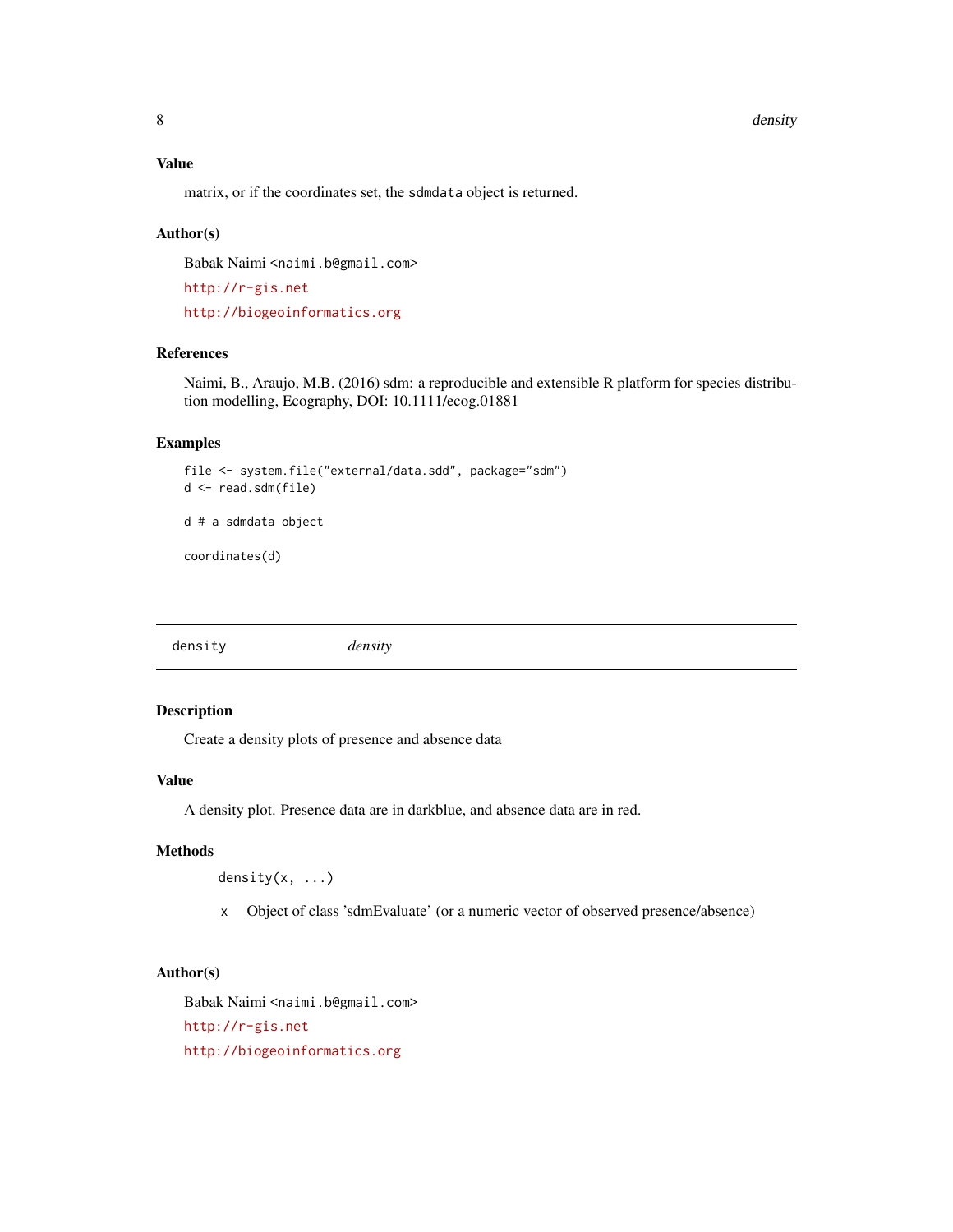#### <span id="page-8-0"></span>ensemble 9

#### References

Naimi, B., Araujo, M.B. (2016) sdm: a reproducible and extensible R platform for species distribution modelling, Ecography, DOI: 10.1111/ecog.01881

# Examples

```
e \leftarrow \text{evaluates}(x=c(1,1,0,1,0,0,0,1,1,1,0),p=c(0.69,0.04,0.05,0.95,0.04,0.65,0.09,0.61,0.75,0.84,0.15))
```
density(e)

ensemble *Ensemble Forecasting of SDMs*

#### Description

Make a Raster object with a weighted averaging over all predictions from several fitted model in a sdmModel object.

#### Usage

## S4 method for signature 'sdmModels' ensemble(x, newdata, filename="", setting,...)

# Arguments

| X        | a sdmModels object                                                                 |
|----------|------------------------------------------------------------------------------------|
| newdata  | Raster* object or data.frame                                                       |
| filename | character, output file name                                                        |
| setting  | list, contains the parameters that are used in the ensemble procedure; see details |
| $\cdots$ | additional arguments passed to the predict function                                |

# Details

ensemble function uses the fitted models in an sdmModels object to generate an ensemble/consensus of predictions by individual models. Several methods do exist for this procedure, that are (or will be) implemented in this function, and can be defined in the method argument. A list can be introduced in the setting argument in which several parameters can be set including:

- method: specify which ensemble method should be used. Currently, 'unweighted' (unweighted averaging), and 'weighted' (weighted averaging) are implemented, but more methods will be added.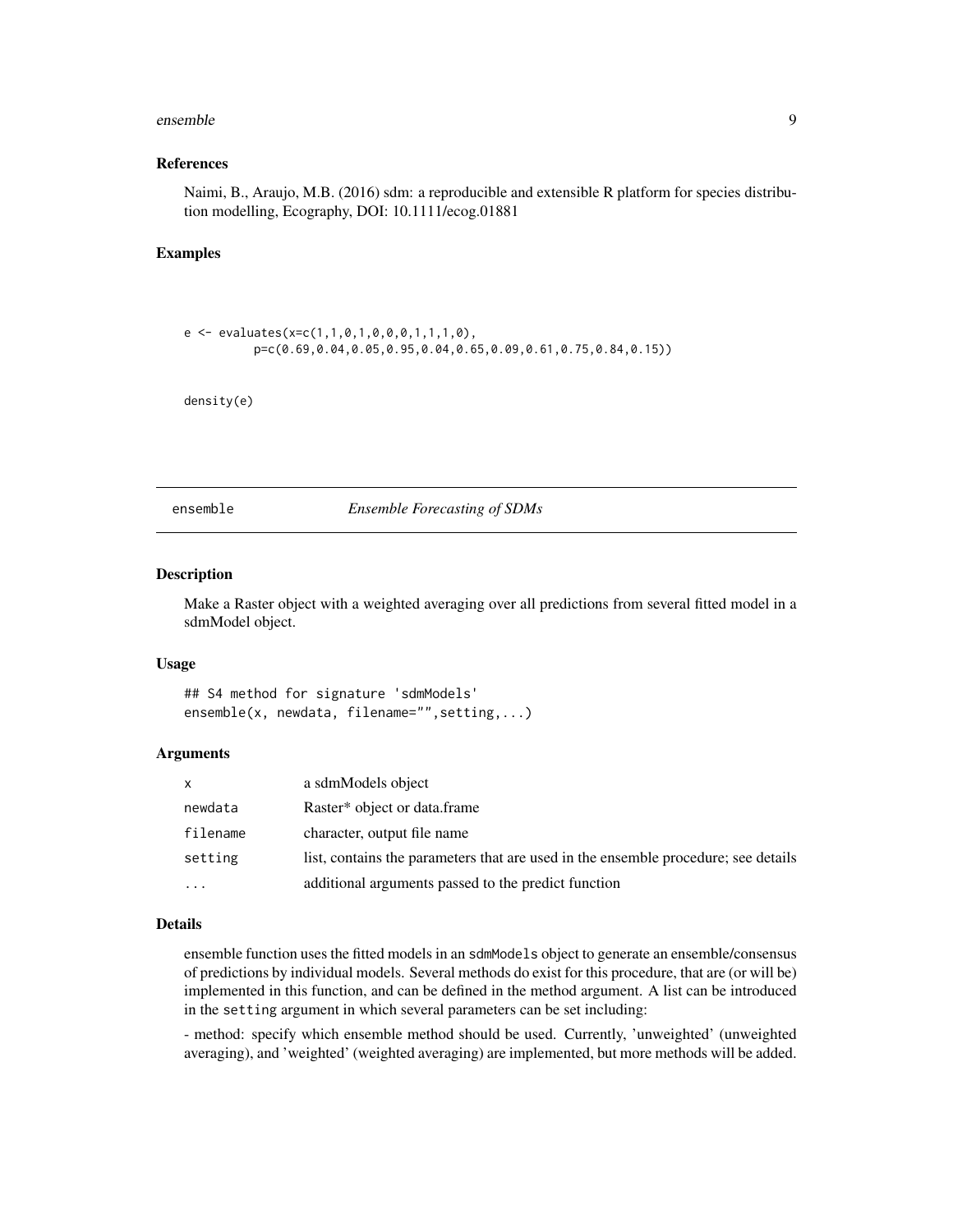- stat: if the method='weighted' is used, this specify which evaluation statistics can be used as weight in the weighted averaging procedure. Alternatively, one may directly introduce weights (see the next argument)

- weights: an optional numeric vector (with a length equal to the models that are successfully fitted) to specify the weights for weighted averaging procedure (if the method='weighted' is specified)

- id: specify the model IDs that should be considered in the ensemble procedure. If missing, all the models that are successfully fitted are considered.

- wtest: specify which test dataset ("training","test.dep","test.indep") should be used to extract the statistic (stat) values as weights (if a relevant method is specified)

#### Value

- a Raster object if predictors is a Raster object

- a numeric vector if predictors is a data.frame object

#### Author(s)

Babak Naimi <naimi.b@gmail.com>

<http://biogeoinformatics.org>

#### References

#

#### See Also

#

# Examples

## Not run:

file <- system.file("external/species.shp", package="sdm") # get the location of the species data

species <- shapefile(file) # read the shapefile

path <- system.file("external", package="sdm") # path to the folder contains the data

lst <- list.files(path=path,pattern='asc\$',full.names = T) # list the name of the raster files

# stack is a function in the raster package, to read/create a multi-layers raster dataset preds <- stack(lst) # making a raster object

d <- sdmData(formula=Occurrence~., train=species, predictors=preds)

d

# fit the models (5 methods, and 10 replications using bootstrapping procedure):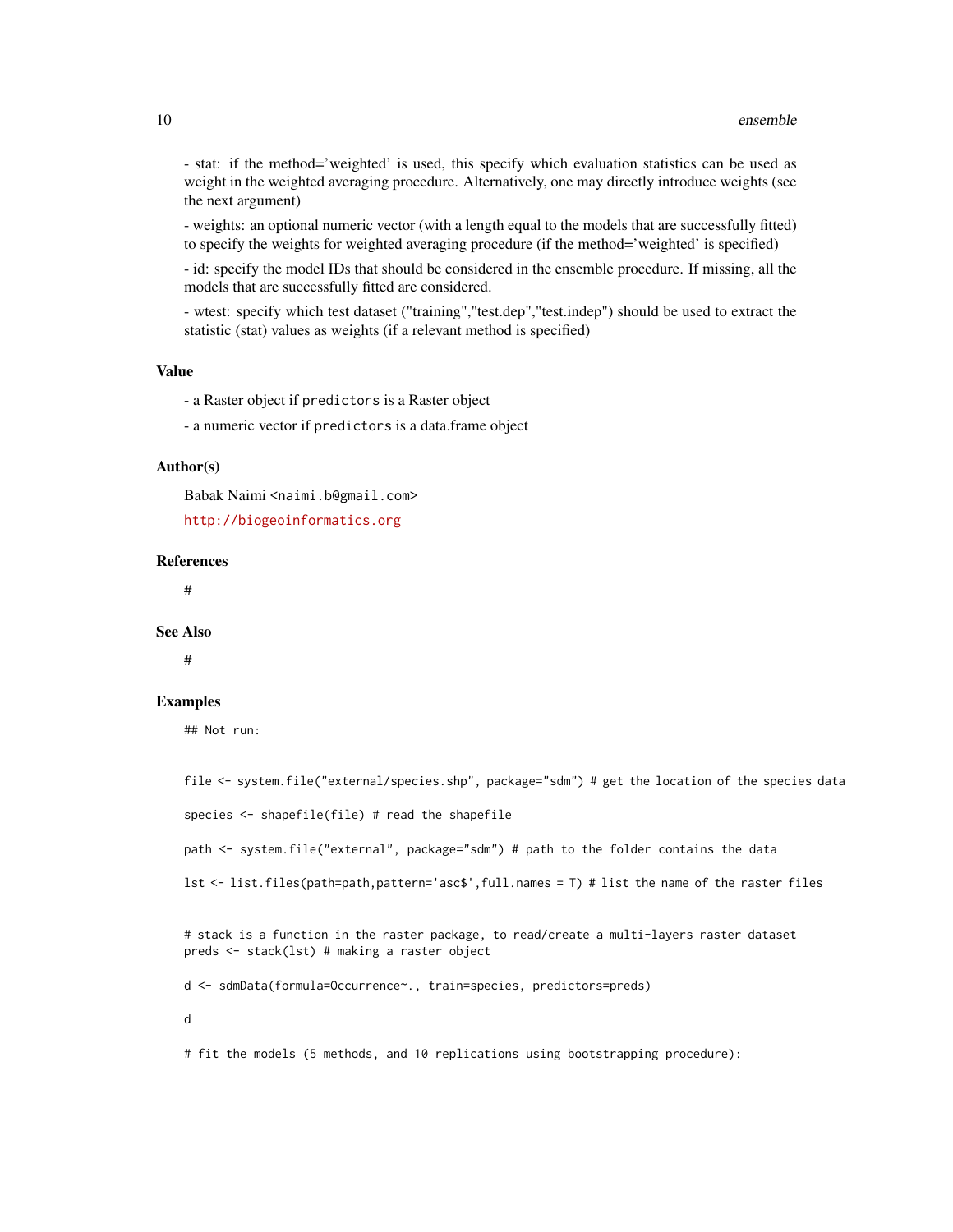#### <span id="page-10-0"></span>evaluates and the set of the set of the set of the set of the set of the set of the set of the set of the set of the set of the set of the set of the set of the set of the set of the set of the set of the set of the set of

```
m <- sdm(Occurrence~.,data=d,methods=c('rf','tree','fda','mars','svm'),
          replicatin='boot',n=10)
# ensemble using weighted averaging based on AUC statistic:
p1 <- ensemble(m, newdata=preds, filename='ens.img',setting=list(method='weighted',stat='AUC'))
plot(p1)
# ensemble using weighted averaging based on TSS statistic
# and optimum threshold critesion 2 (i.e., Max(spe+sen)) :
p2 <- ensemble(m, newdata=preds, filename='ens2.img',setting=list(method='weighted',
                                                                  stat='TSS',opt=2))
plot(p2)
```
## End(Not run)

# evaluates *evaluate for accuracy*

# Description

evaluates for accuracy

#### Usage

```
evaluates(x,p,...)
```
getEvaluation(x,w,wtest,stat,opt,...)

#### Arguments

| x     | a numeric vector including the observed values; or a sdmModels object                                                                        |
|-------|----------------------------------------------------------------------------------------------------------------------------------------------|
| p     | a numeric vector including the predicted values                                                                                              |
| W     | a numeric vector indicates model IDs                                                                                                         |
| wtest | which test, training, dep.test, or indep.test?                                                                                               |
| stat  | statistics that should be extracted from the sdmEvaluate object                                                                              |
| opt   | a numeric value indicates which threshold optimisation criteria should be con-<br>sidered if a threshold-based statistic is selected in stat |
|       | additional arguments (see details)                                                                                                           |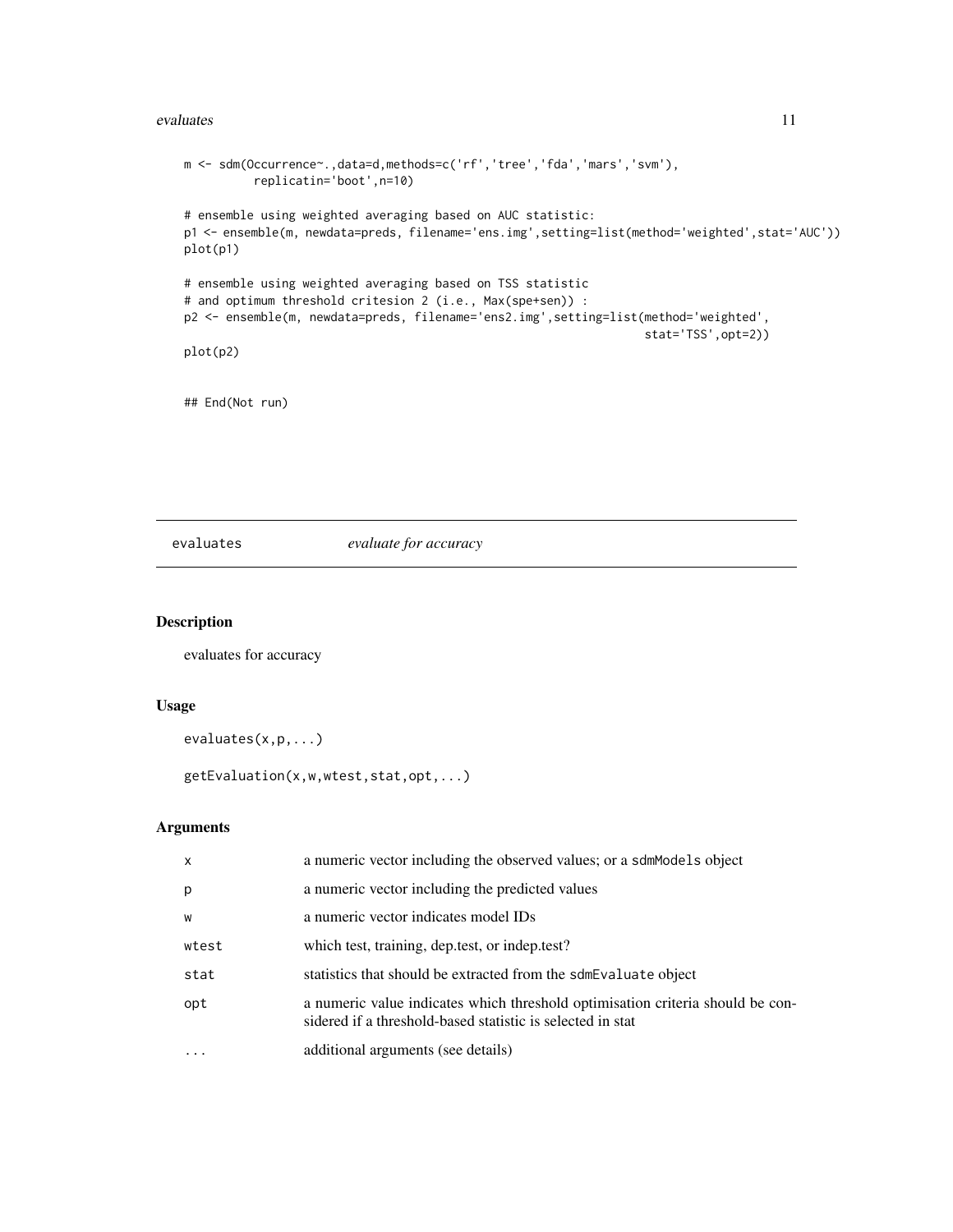# Details

Evaluates the preformance (accuracy) given the obsetved values, and the predicted values. As additional argument, the distribution of data can be specified (through distribution), that can be either of 'binomial', 'gaussian', 'laplase', or 'poisson'. If not specified, it will be guessed by the function!

getEvaluation can be used to get the evaluation results from a fitted model (sdmModels object that is output of the sdm function). Each model in sdmModels has a modelID, that can be specified in w argument. If w is not specified or more than a modelID is specified, then a data.frame is generated that contains the statistics specified in stat. For a single model (if length w is 1), stat can be 1 (threhold\_independent statistics), or 2 (threshold\_based statistics) or NULL (both groups). If more than a model is specified (w is either NULL or has a length greater than 1), stat can be the name of statistics such as 'AUC', 'COR', 'Deviance', 'obs.prevalence', 'threshold', 'sensitivity', 'specificity', 'TSS', ' If either of the thershold\_based stats are selected, opt can be also specified to select one of the criteria for optimising the threshold. The possible value can be between 1 to 10 for "sp=se", "max(se+sp)", "min(cost)", "m criteria, respectively.

#### Value

an object of class sdmEvaluate from evaluates function

a list or data.frame from getEvaluation function

#### Author(s)

Babak Naimi <naimi.b@gmail.com>

<http://r-gis.net>

<http://biogeoinformatics.org>

#### References

Naimi, B., Araujo, M.B. (2016) sdm: a reproducible and extensible R platform for species distribution modelling, Ecography, DOI: 10.1111/ecog.01881

#### See Also

#

#### Examples

```
## Not run:
file <- system.file("external/model.sdm", package="sdm")
```
m <- read.sdm(file) # a sdmModels Object (fitted using sdm function)

getModelInfo(m)

# there are 4 models in the sdmModels objects

# so let's take a look at all the results for the model with modelID 1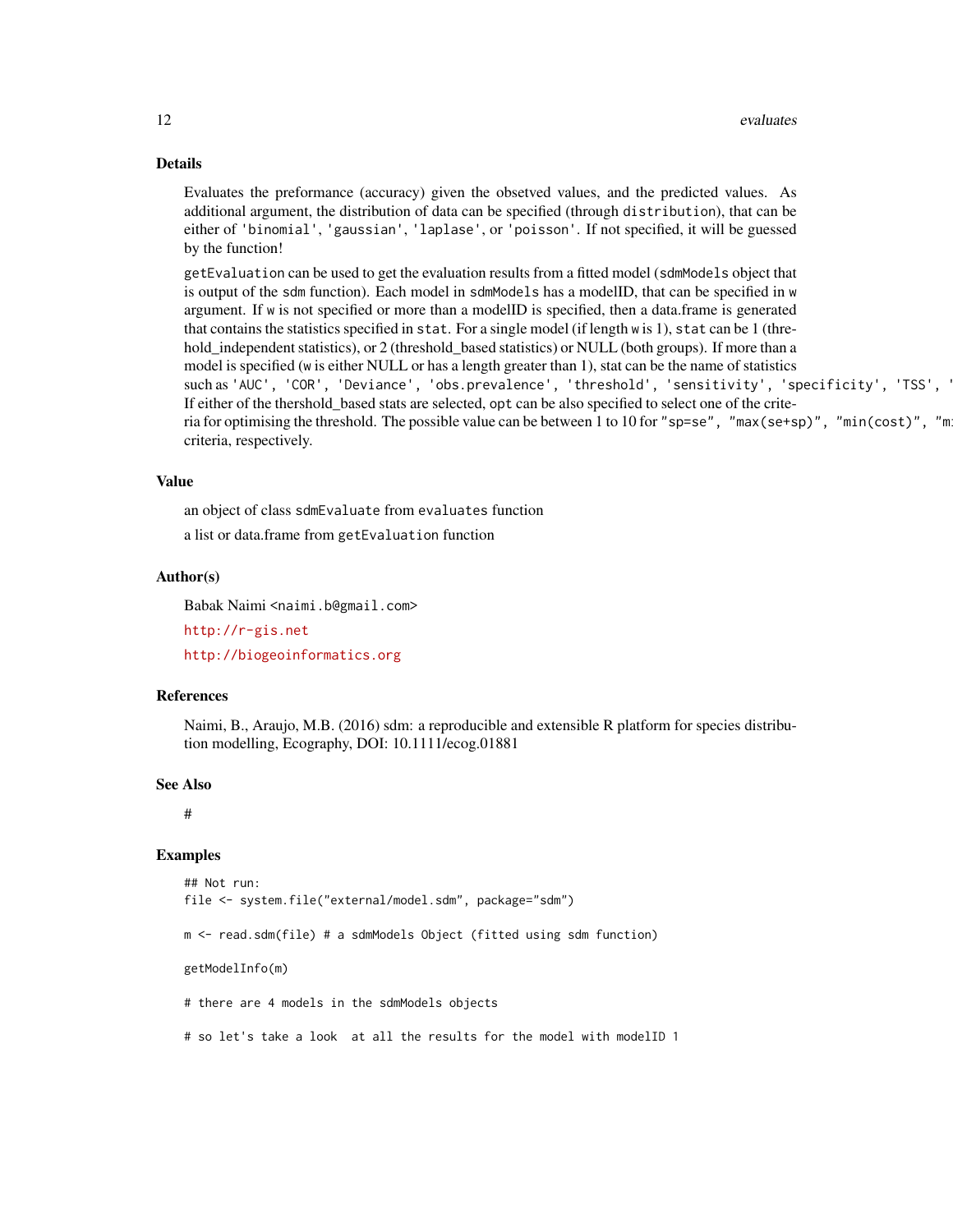# <span id="page-12-0"></span>Extract by index 13

```
# evaluation using training data (both threshod_independent and threshold_based groups):
getEvaluation(m,w=1,wtest='training')
getEvaluation(m,w=1,wtest='training',stat=1) # stat=1 (threshold_independent)
getEvaluation(m,w=1,wtest='test.dep',stat=2) # stat=2 (threshold_based)
getEvaluation(m,w=1:3,wtest='test.dep',stat=c('AUC','TSS'),opt=2)
getEvaluation(m,opt=1) # all models
getEvaluation(m,stat=c('TSS','Kappa','AUC'),opt=1) # all models
############
example for evaluation:
evaluates(x=c(1,1,0,1,0,0,0,1,1,1,0),
          p=c(0.69,0.04,0.05,0.95,0.04,0.65,0.09,0.61,0.75,0.84,0.15))
## End(Not run)
```
Extract by index *Indexing to extract records of a sdmdata object* 

#### Description

This function extracts records of a sdmdata object and generates a new object of the same type (if drop=FALSE; otherwise a data.frame). In sdmdata, rID is the unique ID for each record.

# **Methods**

x[i] Arguments

> x a Raster\* object i an index: record id (rID) in sdmdata object drop If TRUE, a data. frame is returned, otherwise a sdmdata object is returned.

# Author(s)

Babak Naimi <naimi.b@gmail.com>

<http://r-gis.net>

<http://biogeoinformatics.org>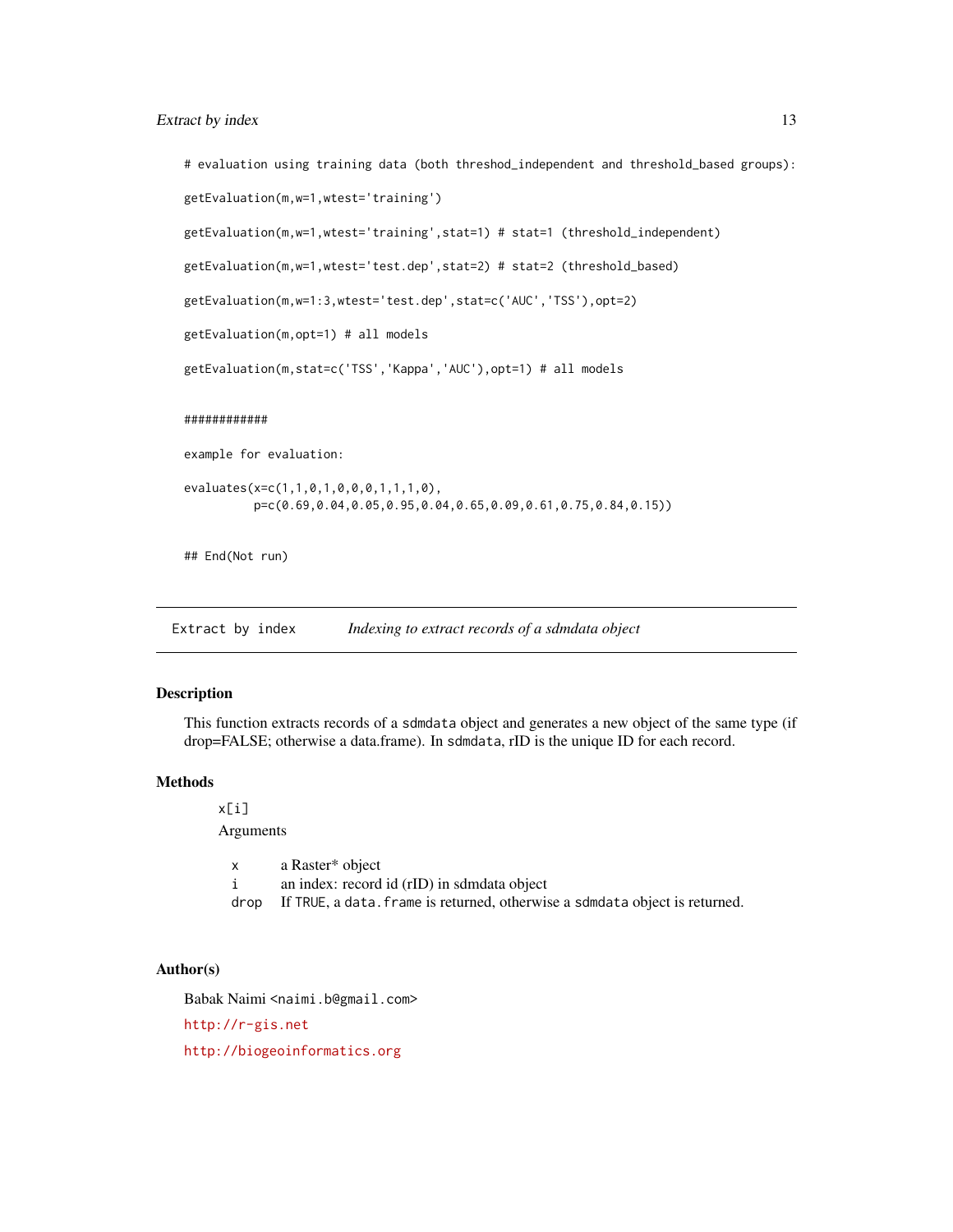#### References

Naimi, B., Araujo, M.B. (2016) sdm: a reproducible and extensible R platform for species distribution modelling, Ecography, 39:368-375, DOI: 10.1111/ecog.01881

#### Examples

```
file <- system.file("external/data.sdd", package="sdm")
d <- read.sdm(file)
# see the number of records:
d
d2 < -d[1:10]d2
d3 <- d[1:10,drop=TRUE]
d3
```
featuresFrame-class *featureFrame class*

# Description

An S4 class contains the information of features used to fit a model

#### Slots

vars A character vector containing the name of variabes from the dataset used to generate the features

feature.types A list containing the definition of features

response.specific NULL, or a list containing the definition of features that their definitions are according to the response variable (i.e. species)

# Author(s)

Babak Naimi <naimi.b@gmail.com> <http://r-gis.net>

<http://biogeoinformatics.org>

# References

Naimi, B., Araujo, M.B. (2016) sdm: a reproducible and extensible R platform for species distribution modelling, Ecography, DOI: 10.1111/ecog.01881

<span id="page-13-0"></span>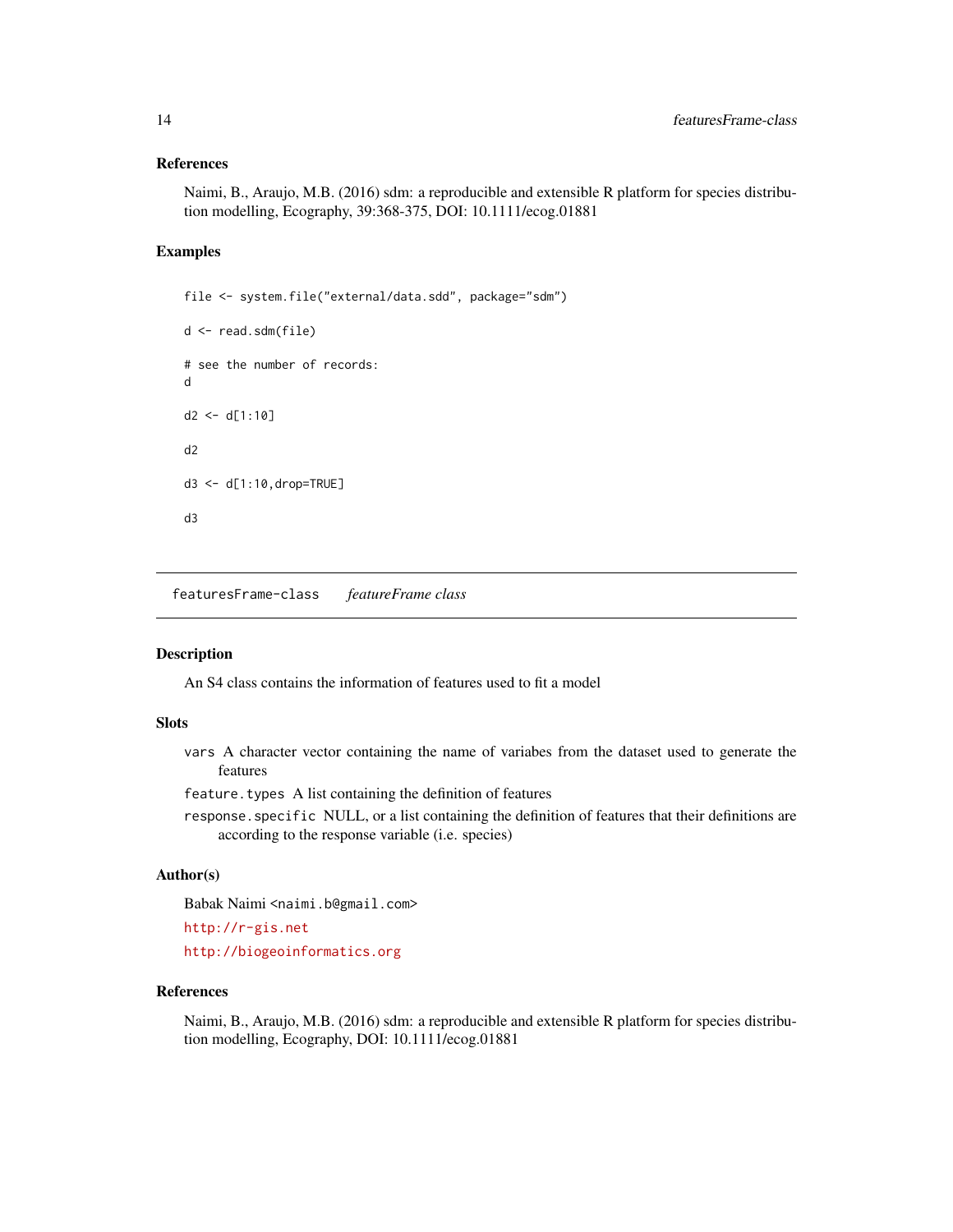<span id="page-14-0"></span>get models' outputs *get info out of a sdmModels objects*

#### Description

When SDMs are fitted using [sdm](#page-24-1) function, a sdmModels object is generated that contains all the information and objects created through fitting and evaluation procedures for all species and methods. These functions facilitate getting these information or specific objects from the sdmModels.

# Usage

```
getModelInfo(x,...)
```
#### Arguments

| x       | a sdmModel object                 |
|---------|-----------------------------------|
| $\cdot$ | additional arguments, see details |

#### Details

getModelInfo generates a data.frame containing the information on the whole information available in the model (i.e., sdmModels object), including the name of methods, what setting were used (i.e., replication) to evaluate, whether the fitting or different kinds of evaluations were successful. The first column in the data.frame contains the model IDs, the unique code for each model that is used everywhere in the package. That can be used for referring to a specific object in the other functions.

# Value

data.frame

# Author(s)

Babak Naimi <naimi.b@gmail.com>

<http://r-gis.net>

<http://biogeoinformatics.org>

#### References

Naimi, B., Araujo, M.B. (2016) sdm: a reproducible and extensible R platform for species distribution modelling, Ecography, 39:368-375, DOI: 10.1111/ecog.01881

#### See Also

#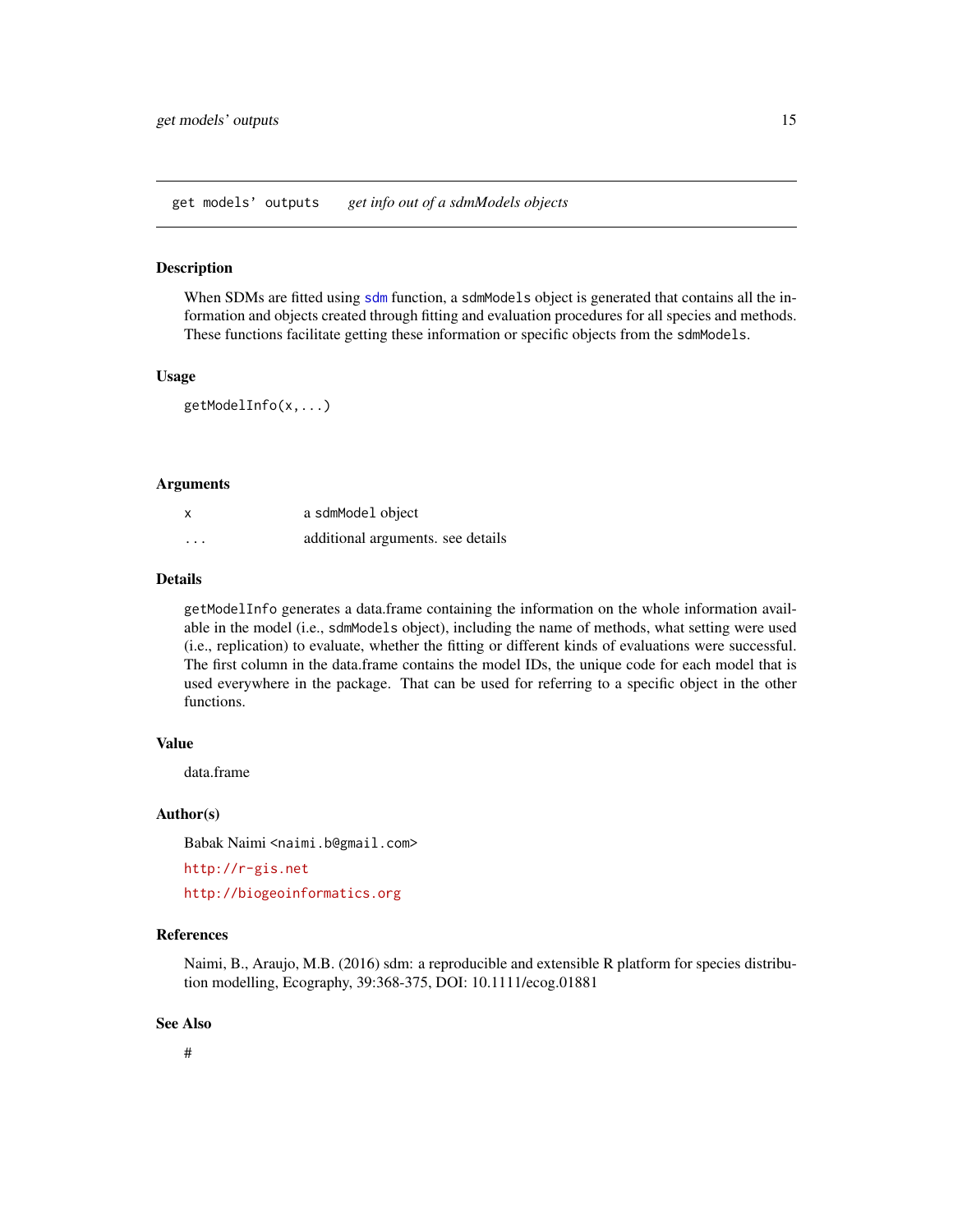# <span id="page-15-0"></span>Examples

```
file <- system.file("external/model.sdm", package="sdm")
m <- read.sdm(file)
getModelInfo(m)
```
getVarImp *variable importance*

# Description

Calculates relative importance of different variables in the models using several approaches.

# Usage

getVarImp(x,id,wtest,...)

# Arguments

| X        | a numeric vector including the observed values; or a sdm Evaluate object                                                             |
|----------|--------------------------------------------------------------------------------------------------------------------------------------|
| id       | a numeric vector including the predicted values                                                                                      |
| wtest    | specifies which dataset ('training','test.dep','test.indep') should be used (if ex-<br>ist) to calculate the importance of variables |
| $\cdots$ | additional arguments (not implemented yet.)                                                                                          |

# Details

getVarImp function returns an object including different measures of variable importance, and if be put in plot function, a barplot is generated:

# Author(s)

Babak Naimi <naimi.b@gmail.com>

<http://r-gis.net>

<http://biogeoinformatics.org>

# References

Naimi, B., Araujo, M.B. (2016) sdm: a reproducible and extensible R platform for species distribution modelling, Ecography, DOI: 10.1111/ecog.01881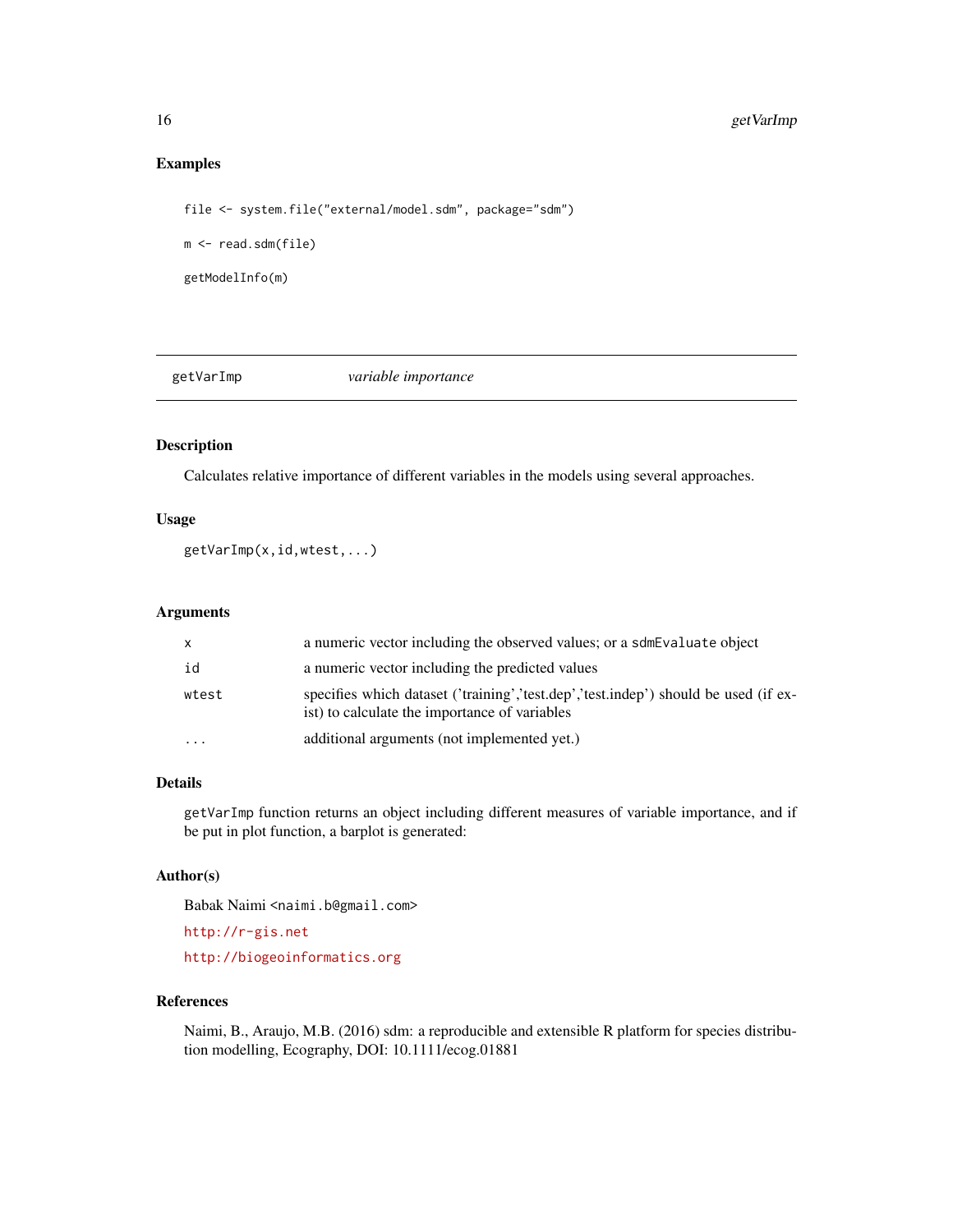# <span id="page-16-0"></span>Examples

```
## Not run:
# if m is a sdmModels object (output of sdm function) then:
getVarImp(m,id=1,wtest='training') # variable importance based on training dataset
vi <- getVarImp(m,id=1,wtest='test.dep')
plot(vi,'auc')
plot(vi,'cor')
## End(Not run)
```
gui *Graphical User Interface*

# Description

Provides the possibility of using functions in the package through an interactive graphical user interface (GUI). Depending on input, different GUIs are opened.

#### Usage

## S4 method for signature 'sdmModels'  $gui(x,...)$ 

# Arguments

| x                    | a sdm <sup>*</sup> object |
|----------------------|---------------------------|
| $\ddot{\phantom{0}}$ | not implemented yet.      |

# Details

When x is missing, a GUI is opened to facilitate all the steps required to create sdmData, specify the settings for the different steps, and fit sdm models. Specifying x would be useful to interact with sdm $*$  object. For example, if x is a sdmModels (that is generated by sdm function), a user can interactively explore the results (e.g., to see different plots of model evaluation results).

# Value

A HTML page in browser is opened.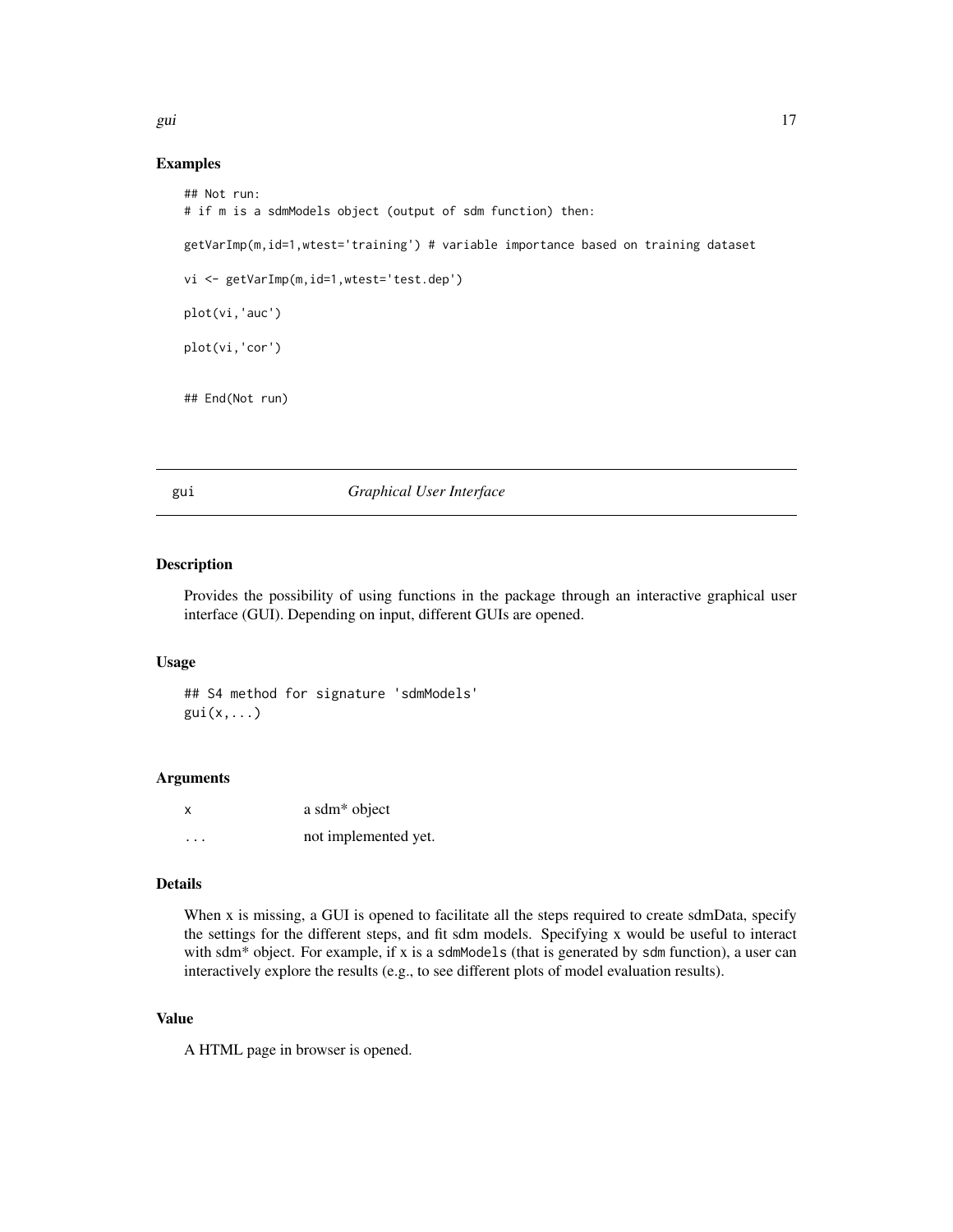18 installAll

# Author(s)

Babak Naimi <naimi.b@gmail.com>

<http://r-gis.net>

<http://biogeoinformatics.org>

# Examples

```
## Not run:
file <- system.file("external/model.sdm", package="sdm")
m <- read.sdm(file) # a sdmModels Object (fitted using sdm function)
m
gui(m)
## End(Not run)
```
<span id="page-17-1"></span>installAll *install all packages that may be required by the package*

# Description

This function facilitates to install the required packages that some functions are dependent on in the sdm package. It first checks whether the package is already installed, and if not, it installs the packages. If update=TRUE is used, the packages re-installed if they were already installed.

# Usage

```
installAll(pkgs,update,...)
```
# Arguments

| pkgs                    | optional, the user provided list of packages (not required for the purpose of this<br>function)                      |
|-------------------------|----------------------------------------------------------------------------------------------------------------------|
| update                  | logical (default=FALSE), specifies whether the packages re-installed if they are<br>already installed on the machine |
| $\cdot$ $\cdot$ $\cdot$ | Additional arguments passed to the install, packages function                                                        |

# Author(s)

Babak Naimi <naimi.b@gmail.com>

<http://r-gis.net>

<http://biogeoinformatics.org>

<span id="page-17-0"></span>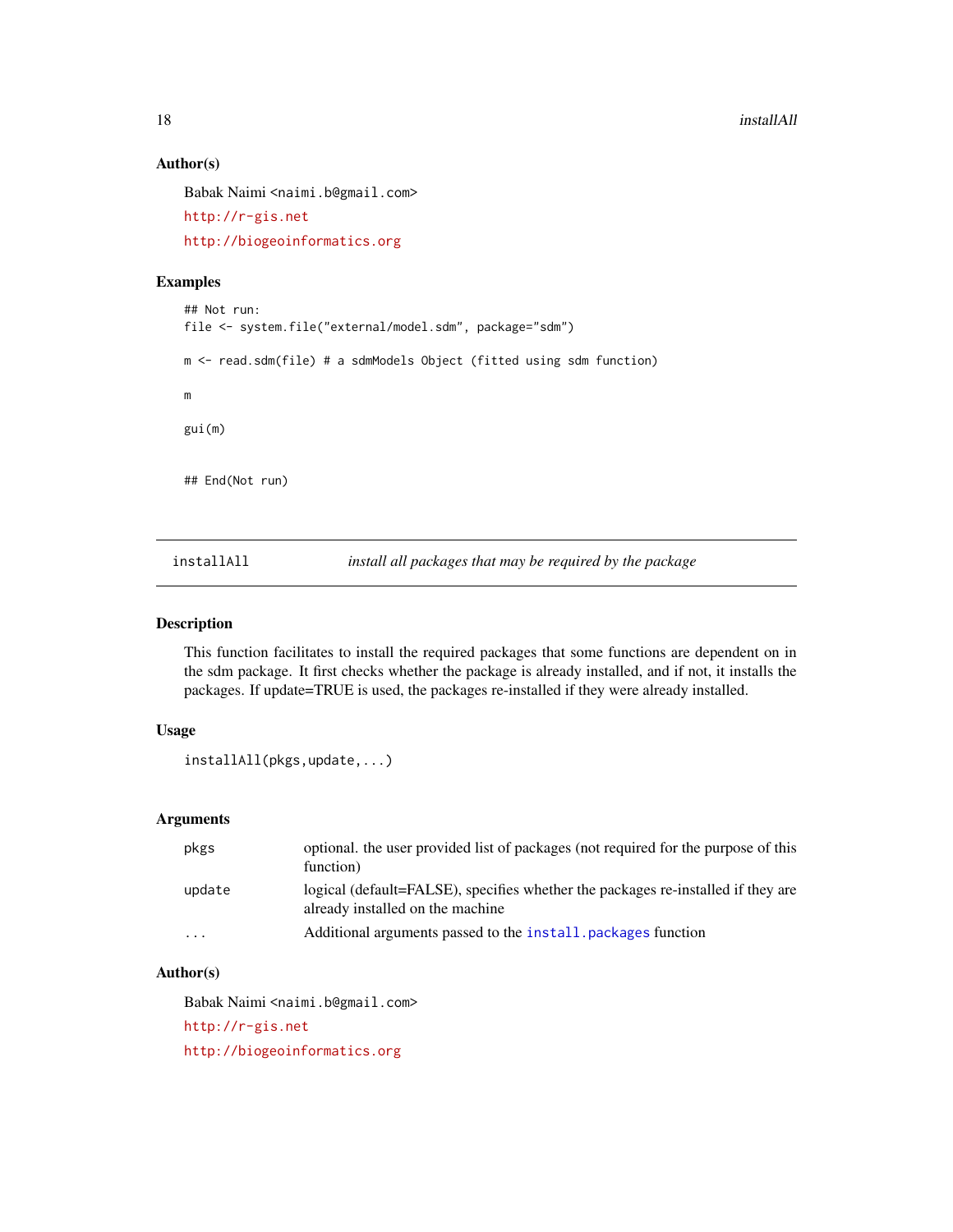#### <span id="page-18-0"></span>names and the contract of the contract of the contract of the contract of the contract of the contract of the contract of the contract of the contract of the contract of the contract of the contract of the contract of the

# References

Naimi, B., Araujo, M.B. (2016) sdm: a reproducible and extensible R platform for species distribution modelling, Ecography, DOI: 10.1111/ecog.01881

# See Also

#

#### Examples

## Not run:

installAll()

## End(Not run)

names *Names of species*

# Description

Get or set the names of the species of a sdmdata object

# Usage

## S4 method for signature 'sdmdata' names(x)

## S4 replacement method for signature 'sdmdata' names(x)<-value

# Arguments

| X     | A sdm data object (sdmdata |
|-------|----------------------------|
| value | character (vector)         |

# Value

For names, a character For names<-, the updated object.

# Author(s)

Babak Naimi <naimi.b@gmail.com> <http://r-gis.net> <http://biogeoinformatics.org>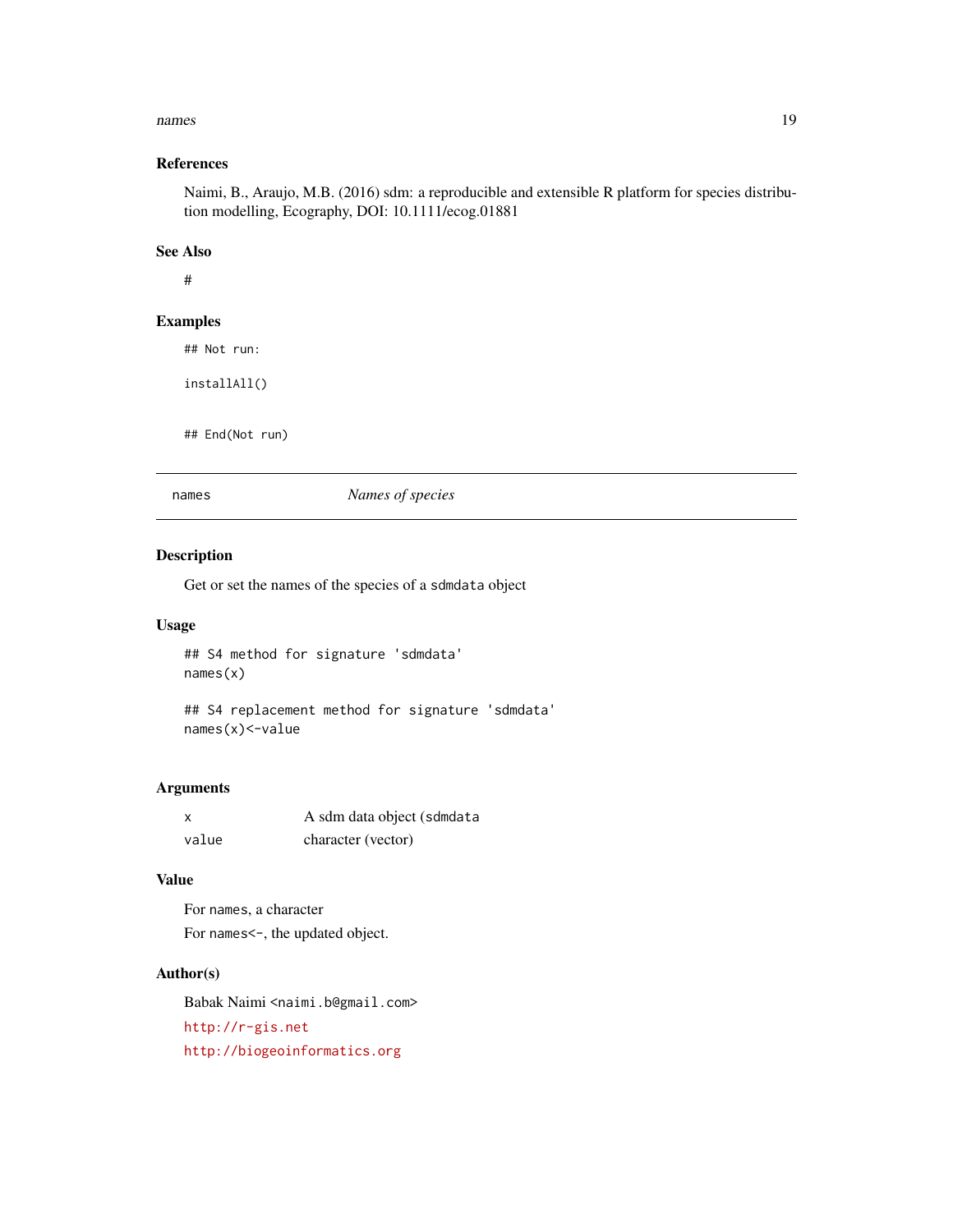# <span id="page-19-0"></span>References

Naimi, B., Araujo, M.B. (2016) sdm: a reproducible and extensible R platform for species distribution modelling, Ecography, 39:368-375, DOI: 10.1111/ecog.01881

# Examples

```
file <- system.file("external/data.sdd", package="sdm")
```

```
d <- read.sdm(file)
d
names(d) # returns the names of species
```

| predict | sdm model prediction |  |
|---------|----------------------|--|
|---------|----------------------|--|

# Description

Make a Raster or matrix object (depending on input dataset) with predictions from one or several fitted models in sdmModels object.

# Usage

```
## S4 method for signature 'sdmModels'
predict(object, newdata, filename="", w=NULL,species=NULL
          ,method=NULL,replication=NULL,run=NULL,mean=FALSE,control=NULL,
          overwrite=TRUE,nc=1,obj.size=1, ...)
```
# Arguments

| object      | sdmModels object                                                                                                                                                                                                                     |
|-------------|--------------------------------------------------------------------------------------------------------------------------------------------------------------------------------------------------------------------------------------|
| newdata     | Raster* object, or data.frame                                                                                                                                                                                                        |
| filename    | character, output file name, if missing, a name starts with sdm_prediction will<br>be generated                                                                                                                                      |
| W           | numeric, specifies which model(s) should be used if the object contains several<br>models; with NULL all models are used                                                                                                             |
| species     | character, (optional), specifies which species should be used if the object con-<br>tains models for multiple species; with NULL all species are used                                                                                |
| method      | character, names of fitted models, e.g., glm, brt, etc.                                                                                                                                                                              |
| replication | character, specifies the names of replication method, if NULL, all available repli-<br>cations are considered                                                                                                                        |
| run         | numeric, works if replication with multiple runs are used                                                                                                                                                                            |
| mean        | logical, works if replication with multiple runs are used to fit the models, and<br>specifies whether a mean should be calculated over all predictions of a replica-<br>tion method (e.g., bootstrapping) for each modelling method. |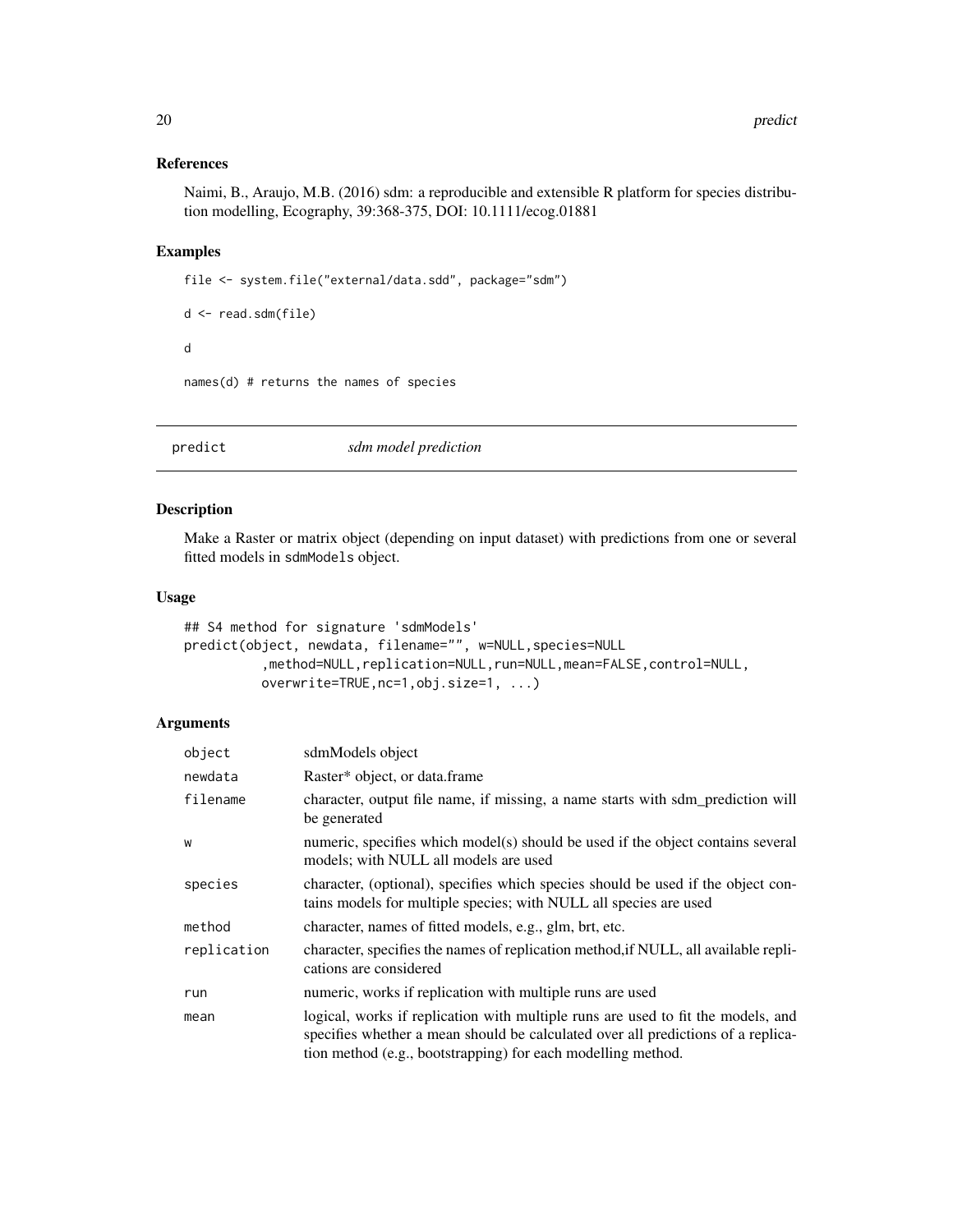#### <span id="page-20-0"></span>predict 21

| control   | not implemented yet!                                                                                                            |
|-----------|---------------------------------------------------------------------------------------------------------------------------------|
| overwrite | logical, whether the filename should be overwriten it it does exist                                                             |
| nc        | number of cores for parallel running of the function                                                                            |
| obj.size  | the size of object can be kept in memory (default=1 Giga byte). Depending on<br>the available memory, this value can be changed |
| $\cdots$  | additional arguments, as for writeRaster                                                                                        |

#### Details

predict uses the fitted models in the sdmModel to generate the prediction given newdata. A raster (if newdata is Raster object) or data.frame (if newdata is data.frame) will be created.

The predictions can be generated for a specific set of models in the input sdmModels by determining either or a combination of the name of

For each prediction, a name is assigned which is kind of abbreviation or codding that tells which species, which method, which replication method, and which run is the prediction for. If the output is a Raster object, [setZ](#page-0-0) function can be used to get a full name of each layer.

# Value

a Raster object or data.frame

#### Author(s)

Babak Naimi <naimi.b@gmail.com>

<http://r-gis.net> <http://biogeoinformatics.org>

# References

Naimi, B., Araujo, M.B. (2016) sdm: a reproducible and extensible R platform for species distribution modelling, Ecography, 39:368-375, DOI: 10.1111/ecog.01881

#### See Also

#

# Examples

## Not run:

file <- system.file("external/species.shp", package="sdm") # get the location of the species data

```
species <- shapefile(file) # read the shapefile
```
path <- system.file("external", package="sdm") # path to the folder contains the data

lst <- list.files(path=path,pattern='asc\$',full.names = T) # list the name of the raster files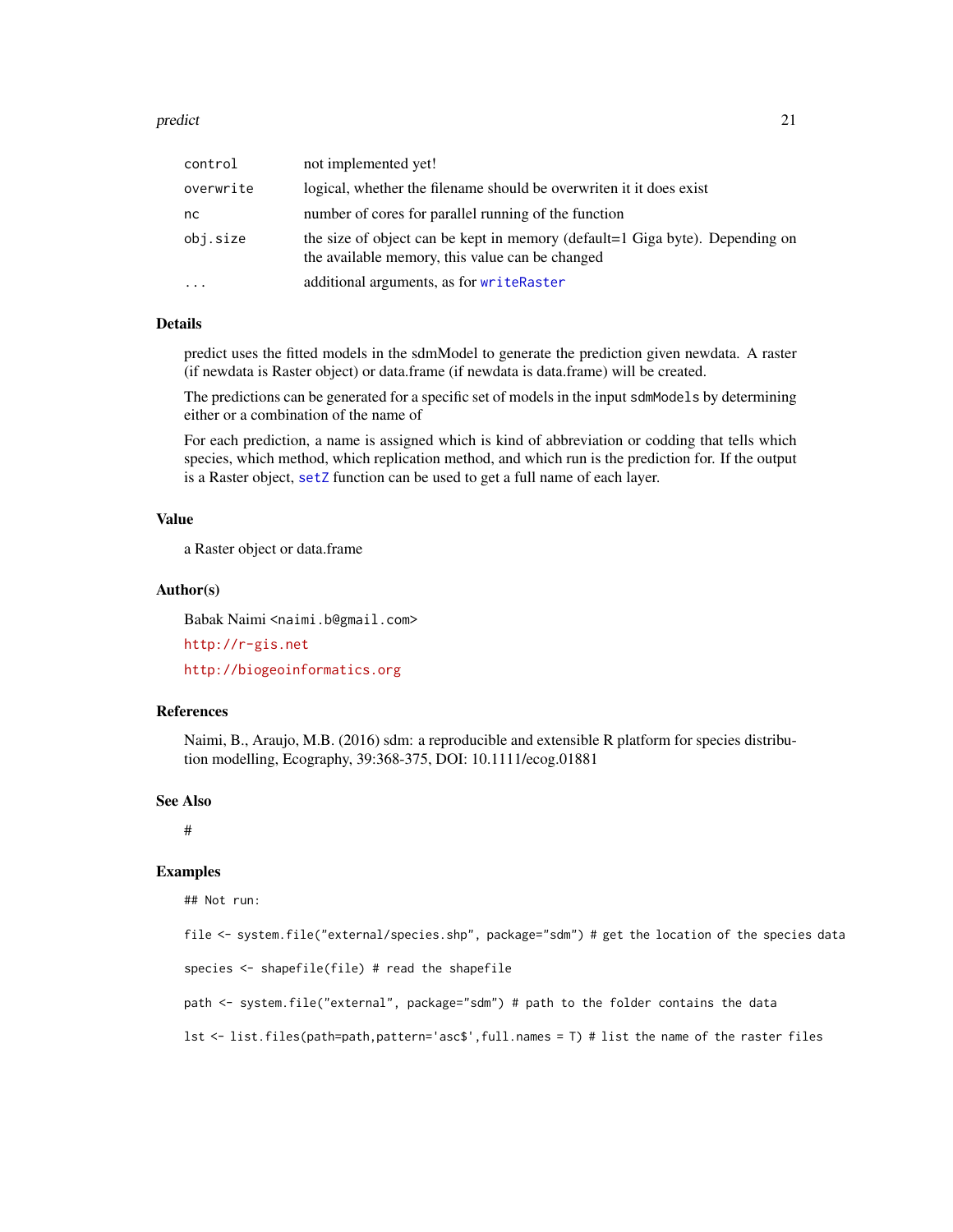```
# stack is a function in the raster package, to read/create a multi-layers raster dataset
preds <- stack(lst) # making a raster object
d <- sdmData(formula=Occurrence~., train=species, predictors=preds)
d
# fit the models (5 methods, and 10 replications using bootstrapping procedure):
m <- sdm(Occurrence~.,data=d,methods=c('rf','tree','fda','mars','svm'),
          replicatin='boot',n=10)
# predict for all the methods and replications:
p1 <- predict(m, newdata=preds, filename='preds.img')
plot(p1)
# predict for all the methods but take the mean over all replications for each replication method:
p2 <- predict(m, newdata=preds, filename='preds.img',mean=T)
plot(p2)
## End(Not run)
```

```
read.sdm read/write sdm* object from/to a file
```
#### Description

Read an sdm object from a file, or write it to a file.

#### Usage

```
read.sdm(filename,...)
```

```
write.sdm(x,filename,overwrite,...)
```
# Arguments

| filename  | Filename (character)                                                             |
|-----------|----------------------------------------------------------------------------------|
| X         | a sdm object (e.g., sdmModels, sdmdata or sdmSetting)                            |
| overwrite | Logical. If TRUE, "filename" will be overwritten if it exists (default is FALSE) |
| $\cdots$  | additional arguments                                                             |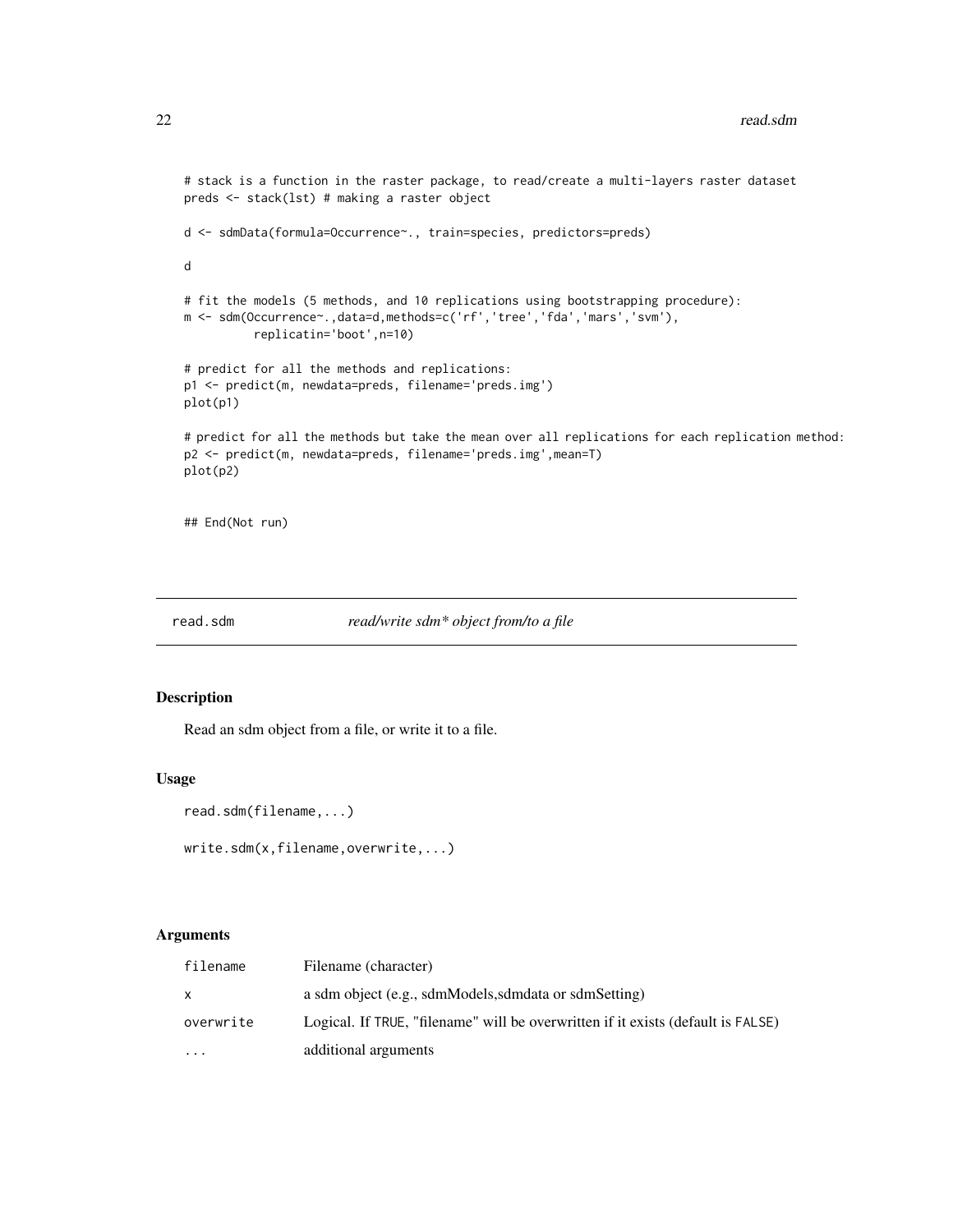<span id="page-22-0"></span>roc 23

# Details

read. sdm function reads any files that has been writed by write. sdm. These functions use [saveRDS](#page-0-0) and [readRDS](#page-0-0) to write and read the sdm objects. Additional arguments ... pass to these functions. An sdmModels object is saved to a file with an extension of ".sdm". The file extensions for sdmdata and sdmSetting object are ".sdd", and "sds", respectively.

# Author(s)

Babak Naimi <naimi@r-gis.net> <http://r-gis.net> <http://biogeoinformatics.org>

# References

Naimi, B., Araujo, M.B. (2016) sdm: a reproducible and extensible R platform for species distribution modelling, Ecography, 39:368-375, DOI: 10.1111/ecog.01881

# Examples

```
## Not run:
file <- system.file("external/data.sdd", package="sdm")
d <- read.sdm(file)
d
# can be used to read sdm models (sdmModels) and sdmSettings as well.
write.sdm(d,'dataset')
# extension is created for data, model and settings as .sdd, .sds, and .sdm respectively.
list.files(pattern='dataset')
## End(Not run)
```
roc *plot ROC curves*

# **Description**

Plot the Receiver Operating Characteristics (ROC) curve with AUC statistic in the legend.

# Usage

```
roc(x,p=NULL,species=NULL,method=NULL,replication=NULL,run=NULL,
     wtest=NULL,smooth=FALSE,legend=TRUE,...)
```
 $getRoc(x,p,...)$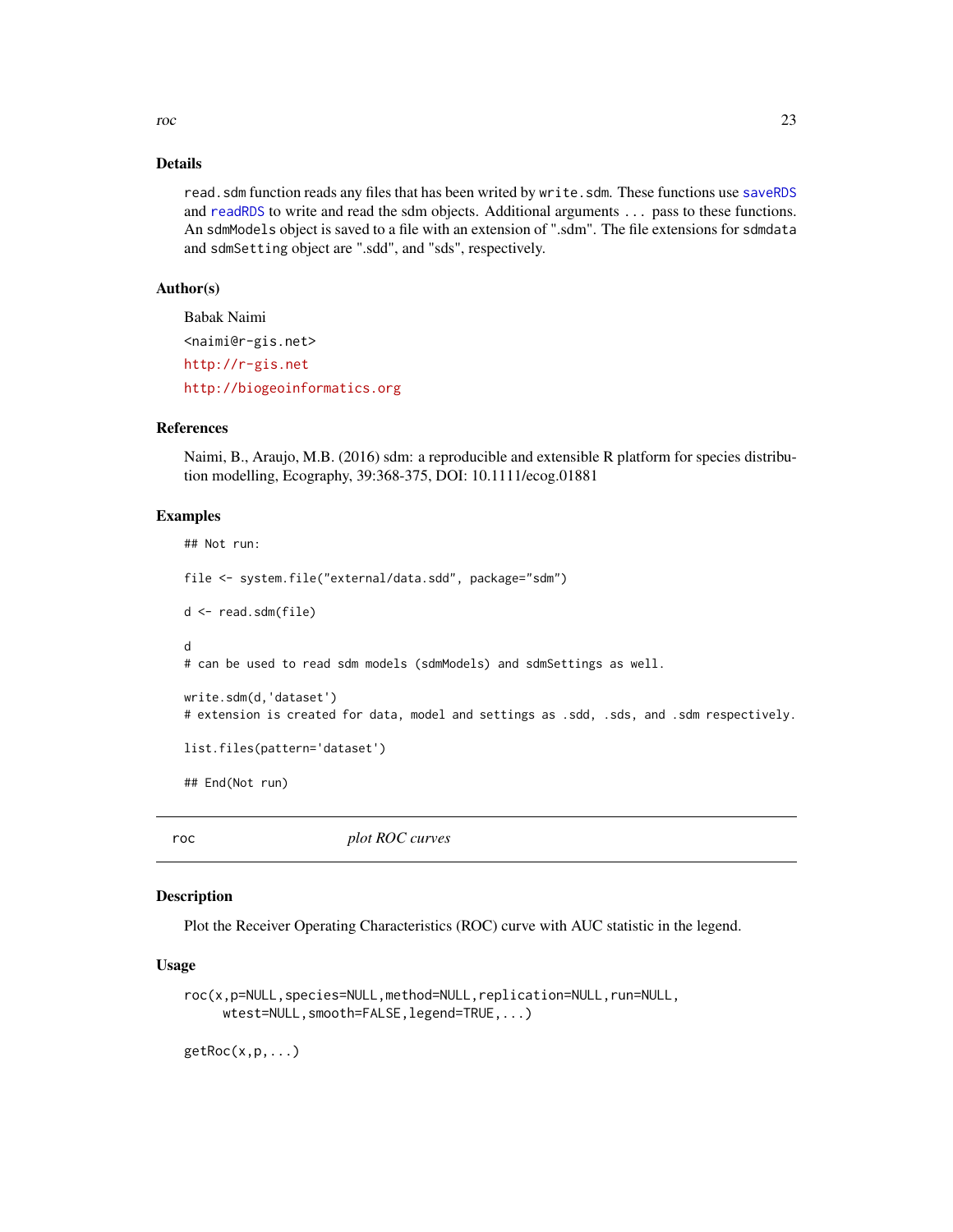# Arguments

| X           | Either sdmModels, or sdmEvaluate object; or a numeric vector including ob-<br>served binary values of species occurrence                                                                                                         |
|-------------|----------------------------------------------------------------------------------------------------------------------------------------------------------------------------------------------------------------------------------|
| p           | if x is sdmModels, $p$ is an optional vector with model ID number(s) that should<br>be plotted (NULL (default means all models)); if x is a numeric vector, p is a<br>vector with the same length including the predicted values |
| species     | the name of species should be specified (required if x is sdmModels containing<br>models for several species)                                                                                                                    |
| method      | a character vector with the name of modelling methods that one need to get the<br>roc plot for (if NULL [default], all methods in the object are considered); only<br>if x is sdmModels                                          |
| replication | a character vector with the name of replication methods (i.e., 'sub','cv','boot')<br>that one need to get the roc plot for                                                                                                       |
| run         | if x is sdmModels, and the models are fitted through a replication procedure, run<br>specifies which runs of the partitioning (replications) are required; if NULL, all<br>are considered                                        |
| wtest       | evaluation for which test datasets are required, maximum 2 names from 'train-<br>ing', 'test.dep', 'test.indep' (i.e., evaluation for training data, dependent test<br>dataset, and independent test dataset, respectively)      |
| smooth      | logical, specified whether the ROC curves should be smoothed through a spline<br>procedure                                                                                                                                       |
| legend      | logical, specified whether a legend including AUC statistic is required on the<br>plot                                                                                                                                           |
| .           | additional arguments passed to plot function                                                                                                                                                                                     |

# Details

roc generates the plots of roc curves, and getRoc generate the values of ROC

# Value

an object of class matrix

# Author(s)

Babak Naimi <naimi.b@gmail.com>

<http://r-gis.net>

<http://biogeoinformatics.org>

# References

Naimi, B., Araujo, M.B. (2016) sdm: a reproducible and extensible R platform for species distribution modelling, Ecography, 39:368-375, DOI: 10.1111/ecog.01881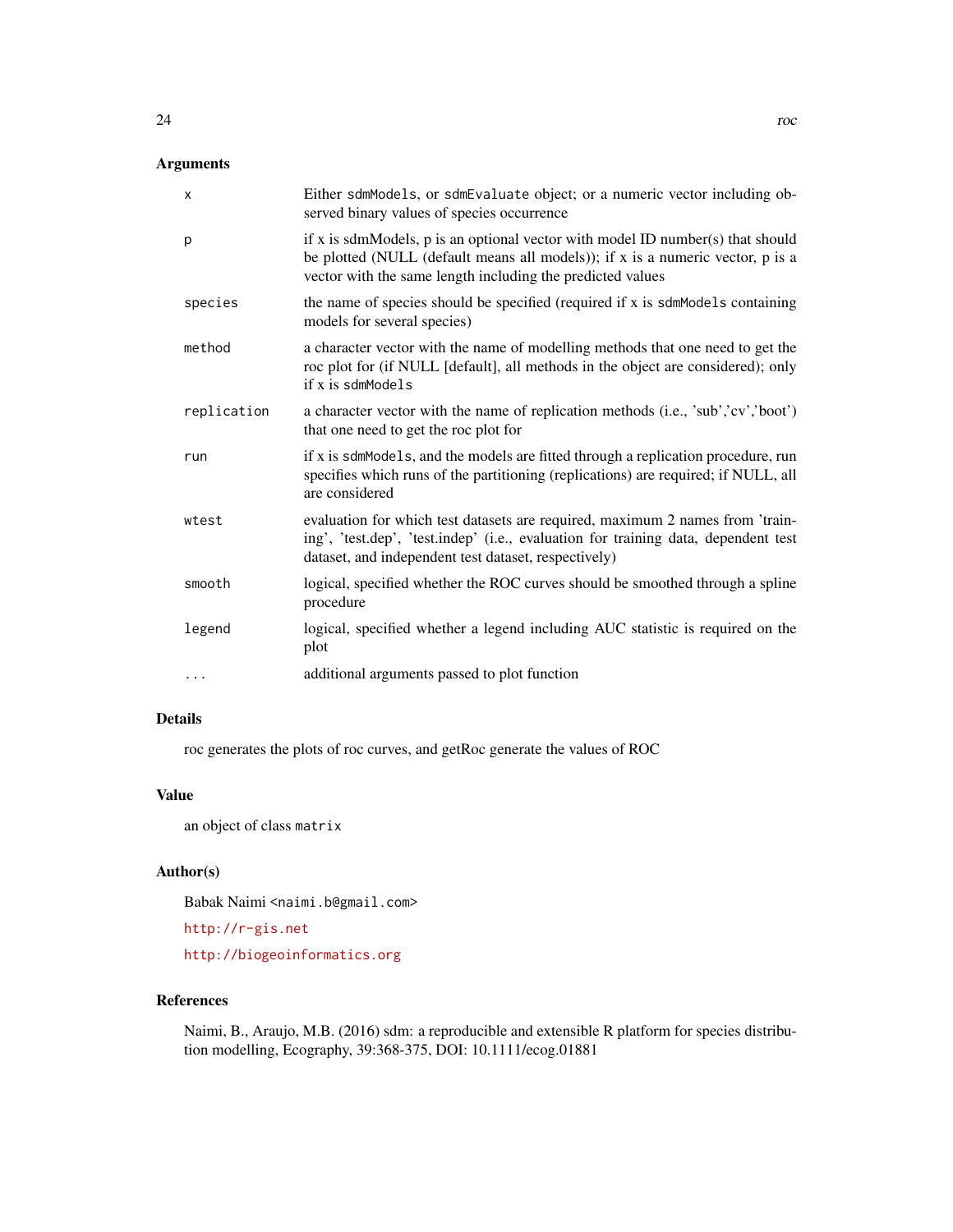<span id="page-24-0"></span>sdm 25

# Examples

```
## Not run:
file <- system.file("external/model.sdm", package="sdm")
m <- read.sdm(file) # a sdmModels Object (fitted using sdm function)
roc(m)
roc(m,1) # for the first model
roc(m, 1:2)
roc(m,method = 'glm',smooth = T) # only for models fitted using glm method & with smoothed curve
```
## End(Not run)

<span id="page-24-1"></span>

sdm *Fit and evaluate species distribution models*

#### Description

Fits sdm for single or multiple species using single or multiple methods specified by a user in methods argument, and evaluates their performance.

#### Usage

sdm(formula, data, methods,...)

#### Arguments

| formula   | Specifies the structure of the model, types of features, etc. |
|-----------|---------------------------------------------------------------|
| data      | a sdmdata object created using sdmData function               |
| methods   | Character. Specifies the methods, used to fit the models      |
| $\ddotsc$ | additional arguments                                          |

#### Details

sdm fits multiple models and can be used to generate multiple runs (replicates) of each method through partitioning (using one or several partitioning methods including: subsampling, cross-validation, and bootstrapping.

Each model is evaluated against training data, and if available, splitted data (through partitioning; called dependent test data as well, i.e., "dep.test") and/or indipendent test data ("indep.test").

User should make sure that the methods are available and the required packages for them are installed before putting their names in the function, otherwise, the methods that cannot be run for any reason, are excluded by the function. It is a good practice to call [installAll](#page-17-1) function (just one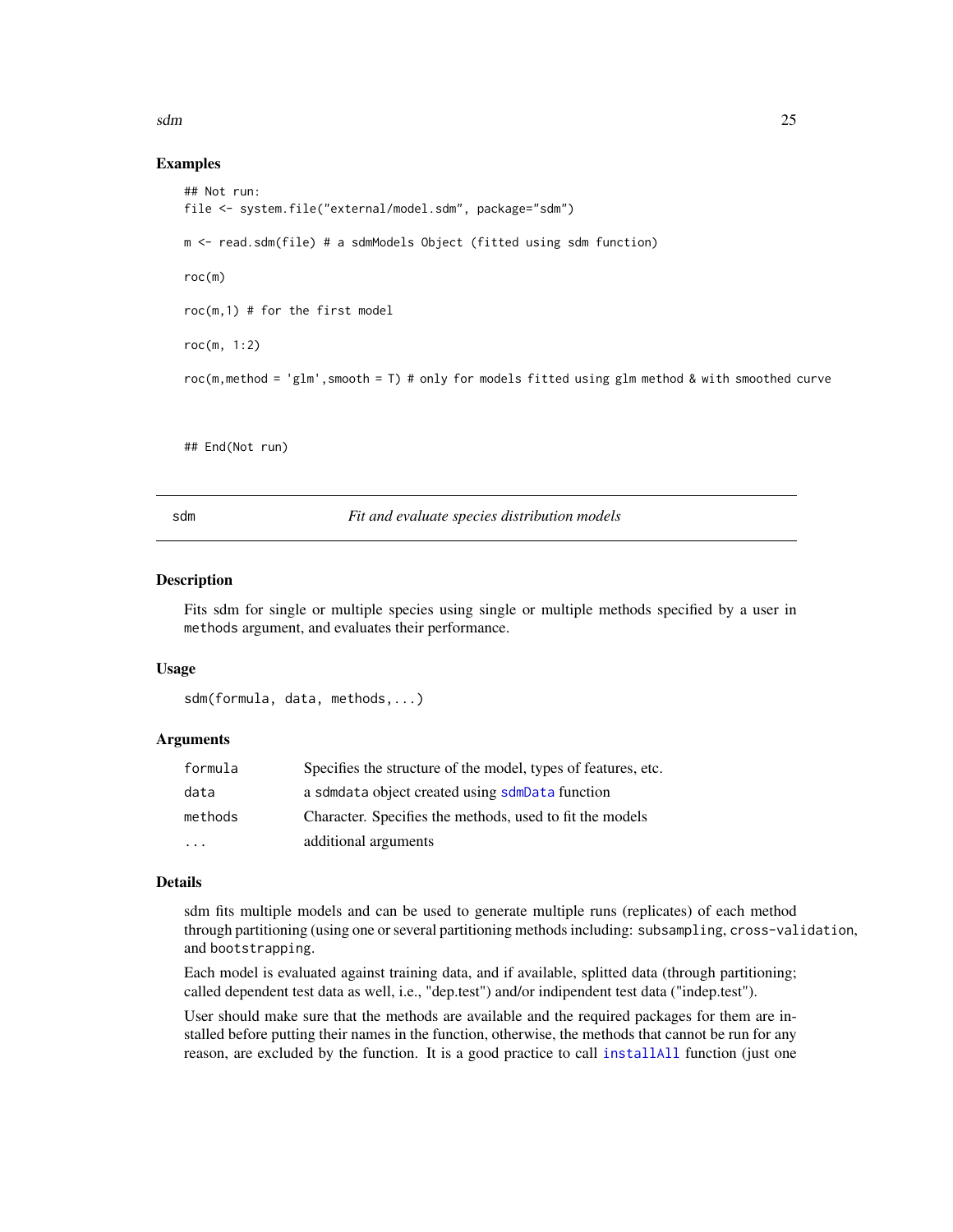time when the sdm is installed), that tries to install all the packages that may be needed somewhere in the sdm package.

A new method can be adopted and added to the package by a user using [add](#page-1-1) function. It is also possible to get an instance of an existing method, override the setting and definition, and then add it with a new name (e.g., my.glm).

The output would be a single object (sdmModels) that can be read/reproduced everywhere (e.g., on a new machine). A setting object can also be taken (exported) out of the output sdmModels object, that can be used to reproduce the same practice but given new conditions (i.e., new dataset, area. etc.)

# Value

an object of class sdmModels

#### Author(s)

Babak Naimi <naimi.b@gmail.com>

<http://r-gis.net> <http://biogeoinformatics.org>

# References

Naimi, B., Araujo, M.B. (2016) sdm: a reproducible and extensible R platform for species distribution modelling, Ecography, 39:368-375, DOI: 10.1111/ecog.01881

# Examples

```
## Not run:
file <- system.file("external/pa_df.csv", package="sdm")
df <- read.csv(file)
head(df)
d <- sdmData(sp~b15+NDVI,train=df)
d
#----
# Example 1: fit using 3 models, and no evaluation (evaluation based on training dataset):
m <- sdm(sp~b15+NDVI,data=d,methods=c('glm','gam','gbm'))
m
# Example 3: fit using 5 models, and
# evaluates using 10 runs of subsampling replications taking 30 percent as test:
m <- sdm(sp~b15+NDVI,data=d,methods=c('glm','gam','gbm','svm','rf'),
          replication='sub',test.percent=30,n=10)
```
<span id="page-25-0"></span>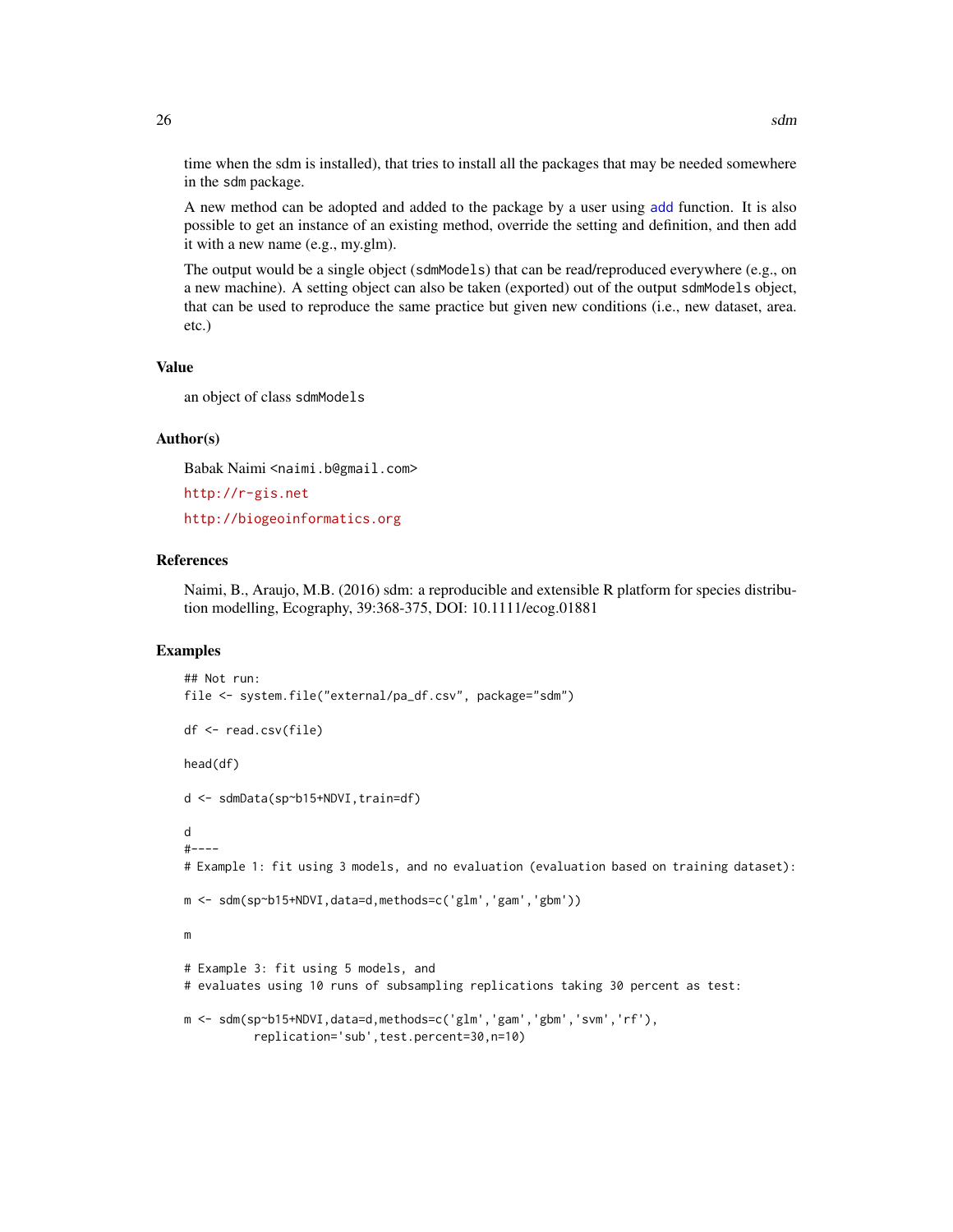<span id="page-26-0"></span>m

```
# Example 3: fits using 5 models, and
# evaluates using 10 runs of both 5-folds cross-validation and bootsrapping replication methods
m <- sdm(sp~.,data=d,methods=c('gbm','tree','mars','mda','fda'),
          replication=c('cv','boot'),cv.folds=5,n=10)
m
# Example 4: fit using 3 models; evaluate the models using subsampling,
# and override the default settings for the method brt:
m <- sdm(sp~b15+NDVI,data=d,methods=c('glm','gam','brt'),test.p=30,
          modelSettings=list(brt=list(n.trees=500,train.fraction=0.8)))
m
## End(Not run)
```
sdmCorrelativeMethod-class

*sdmCorrelativeMethod class*

#### **Description**

An S4 class representing sdm dataset

# **Slots**

name Modelling method name

aliases Alternative names for the method

dataArgument.names A list keeps the name of data agruments in both fit and predict functions

packages The required external package by the method

modelTypes Specifies whether the model is presence-absence, presence-only, abundance, or multinomial

fitParams a list of parameters needed by the method

fitSettings a list of setting parameters for the method

settingRules a function that adjust the setting parameters according to data

fitFunction The main function use for fitting the model

tuneParams a list of parameters to be tuned before the final fitting

predictParams a list of parameters needed by predict function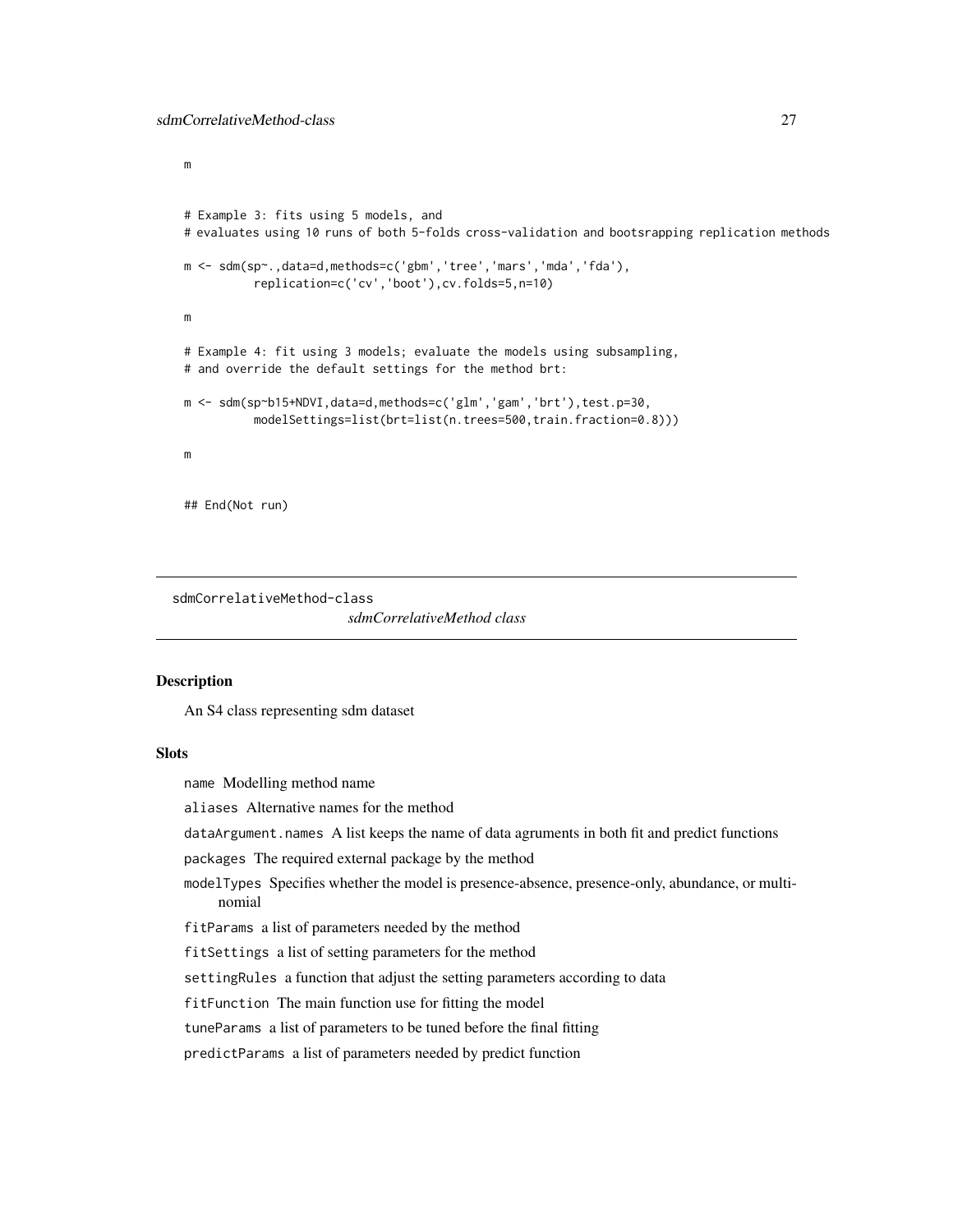<span id="page-27-0"></span>predictSettings a list of setting parameters for prediction

predictFunction The main predict function

metadata a metadata object containing the information about who creates the object, date, etc.

.temp.env an environment object containing the functions defined by a user that is not from a package

<span id="page-27-1"></span>sdmData *creating sdm Data object*

# Description

Creates a sdmdata objects that holds species (single or multiple) and explanatory variates. In addition, more information such as spatial coordinates, time, grouping variables, and metadata (e.g., author, date, reference, etc.) can be included.

# Usage

sdmData(formula,train, test,predictors,bg,filename, crs,...)

# Arguments

| formula    | Specifies which species and explanatory variables should be taken from the input<br>data. Other information (e.g., spatial coordinates, grouping variables, time, etc.)<br>can be determined as well                  |
|------------|-----------------------------------------------------------------------------------------------------------------------------------------------------------------------------------------------------------------------|
| train      | Training data containing species observations as a data. frame or SpatialPoints<br>or SpatialPointsDataFrames. It may contain predictor variables as well                                                             |
| test       | Independent test data with the same structure as the train data                                                                                                                                                       |
| predictors | explanatory variables (predictors), defined as a raster object (RasterStack or<br>RasterBrick). Required if train data only contain species records, or back-<br>ground records (pseudo-absences) should be generated |
| bg         | Background data (pseudo-absence), as a data frame. It can also be a list con-<br>tains the settings to generate background data (a Raster object is required in the<br>predictors argument)                           |
| filename   | filename of the sdm data object to store in the disk                                                                                                                                                                  |
| crs        | optional, coordinate reference system                                                                                                                                                                                 |
| .          | Additional arguments (optional) that are used to create a metadata object. See<br>details                                                                                                                             |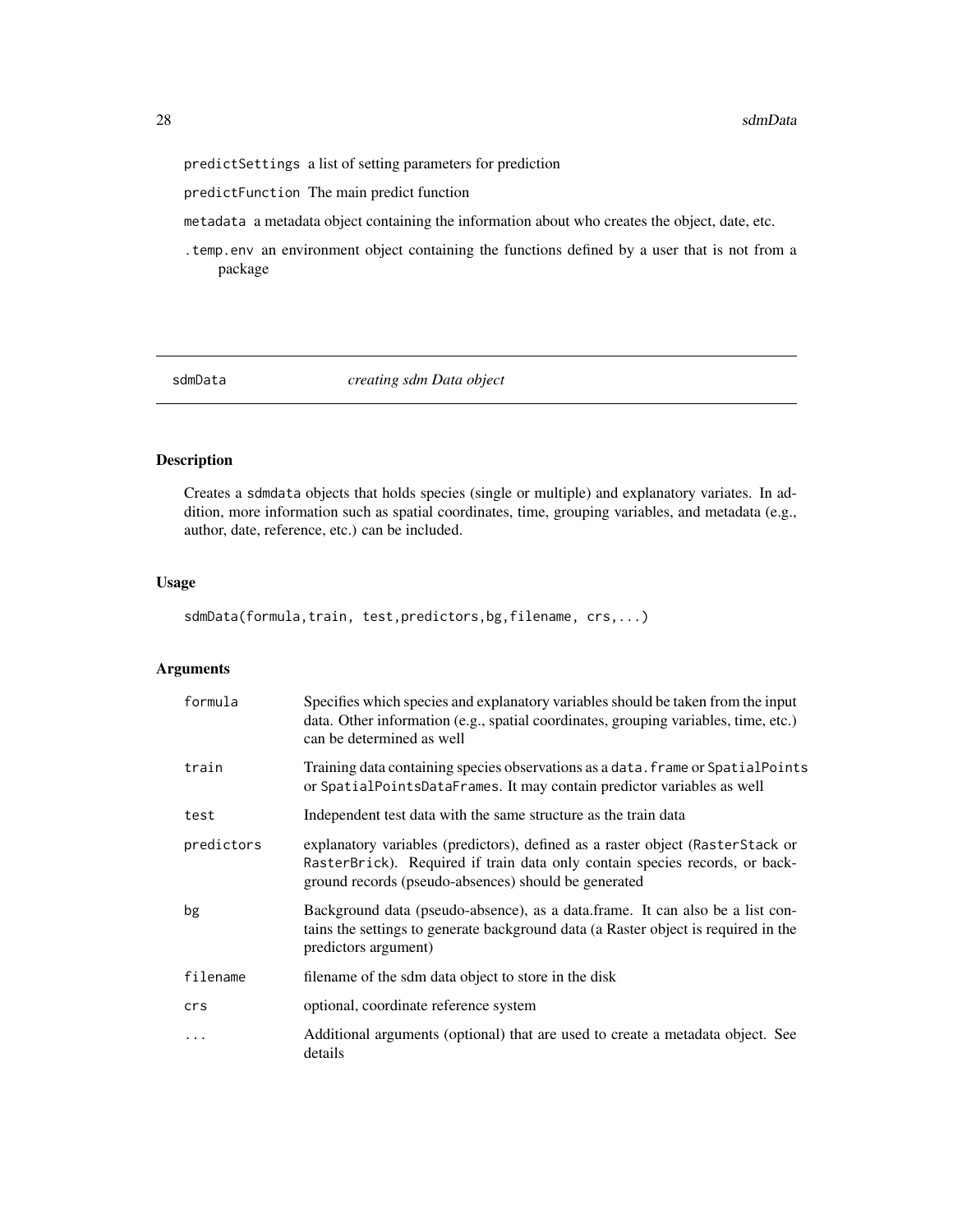#### sdmData 29

#### Details

sdmData creates a data object, for single or multiple species. It can automatically detect the variables containing species data (if a data.frame is provided in train), but it is recommended to use formula through which all species (in the left hand side, e.g.,  $sp1+sp2+sp3 \sim$ .), and the explanatory variables (in the right hand side) can be determined. If there are additional information such as spatial coordinates, time, or some variables based on which the observation can be grouped, they can be determined in the right hand side of the formula in a flexsible way (e.g.,  $\sim$  . + coords(x+y) + g(var); This right hand side formula, simply determines all variables (.) + x and y as spatial coordinates + grouping observations based on the variable var; for grouping, the variable (var in this example) should be categorical, i.e., factor ).

Additional arguments can be provided to determine metadata information including: author, website, citation, help, description, date, and license

# Value

an object of class sdmdata

#### Author(s)

Babak Naimi <naimi.b@gmail.com>

<http://r-gis.net>

<http://biogeoinformatics.org>

# References

Naimi, B., Araujo, M.B. (2016) sdm: a reproducible and extensible R platform for species distribution modelling, Ecography, 39:368-375, DOI: 10.1111/ecog.01881

## Examples

```
## Not run:
# Example 1: a data.frame containing records for a species (sp) and two predictors (b15 & NDVI):
file <- system.file("external/pa_df.csv", package="sdm")
df <- read.csv(file)
head(df)
d <- sdmData(sp~b15+NDVI,train=df)
d
# or simply:
d <- sdmData(sp~b15+NDVI,train=df)
d
#--------
```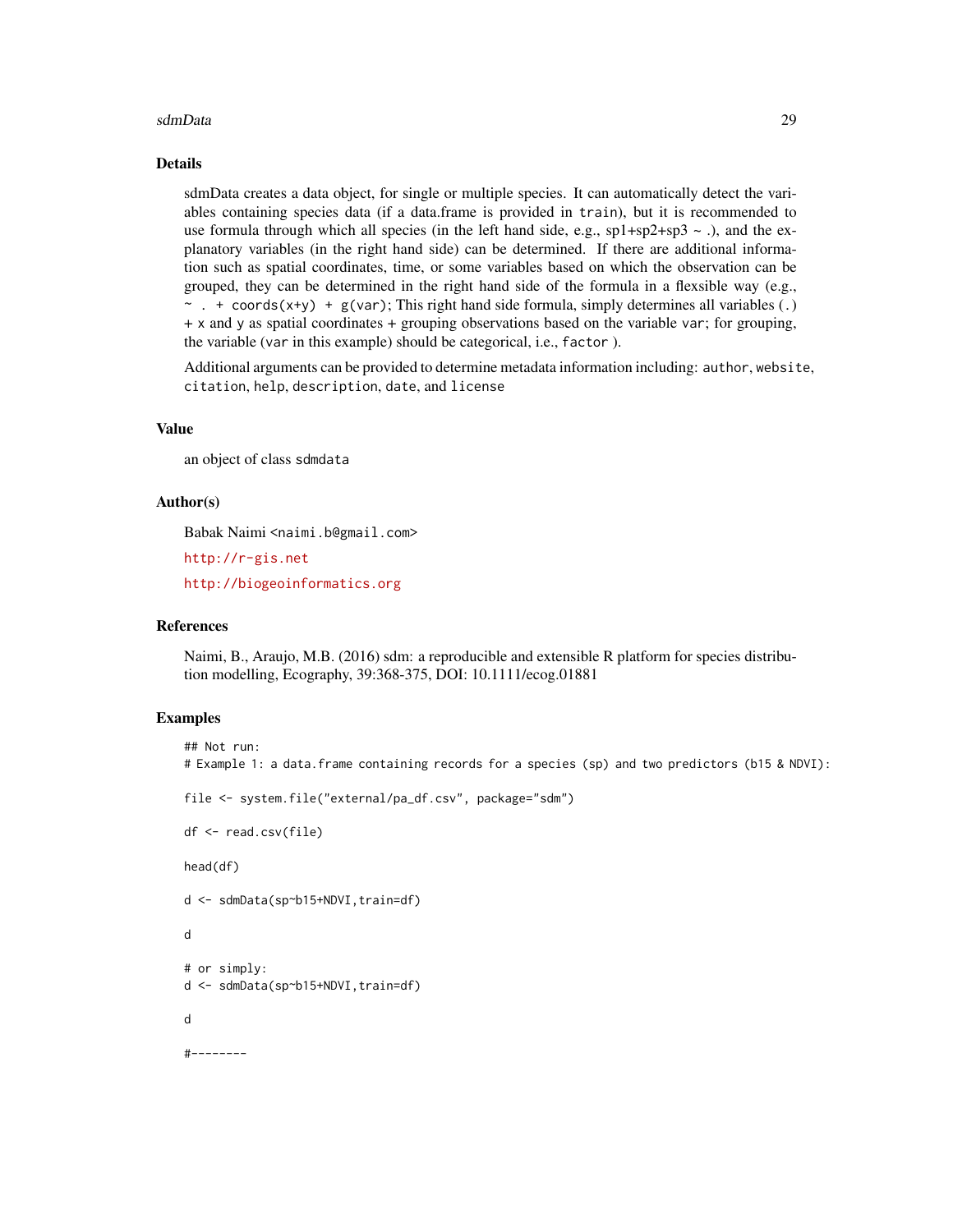#### 30 sdmData and the state of the state of the state of the state of the state of the state of the state of the state of the state of the state of the state of the state of the state of the state of the state of the state of

# if formula is not specified, function tries to detect species and covariates, it works well only # if dataset contains no additional columns but species and covariates!

```
d <- sdmData(train=df)
```
d

# # only right hand side of the formula is specified (one covariate), so function detects species: d <- sdmData(~NDVI,train=df)

d

```
#----------
```

```
###########
```
# Example 2: a data.frame containing presence-absence records for 1 species, 4 covariates, and # x, y coordinates:

file <- system.file("external/pa\_df\_with\_xy.csv", package="sdm")

```
df <- read.csv(file)
```
head(df)

```
d <- sdmData(sp~b15+NDVI+categoric1+categoric2+coords(x+y),train=df)
```
d

```
#----
# categoric1 and categoric2 are categorical variables (factors), if not sure the data.frame has
# them as factor, it can be specified in the formula:
d <- sdmData(sp~b15+NDVI+f(categoric1)+f(categoric2)+coords(x+y),train=df)
d
```
# more simple forms of the formula:

```
d <- sdmData(sp~.+coords(x+y),train=df)
```
d

```
d <- sdmData(~.+coords(x+y),train=df) # function detects the species
```
d

```
##############
```
# Example 3: a data.frame containing presence-absence records for 10 species:

```
file <- system.file("external/multi_pa_df.csv", package="sdm")
```
df <- read.csv(file)

head(df)

# in the following formula, spatial coordinates columns are specified, and the rest is asked to # be detected by the function:

d <- sdmData(~.+coords(x+y),train=df)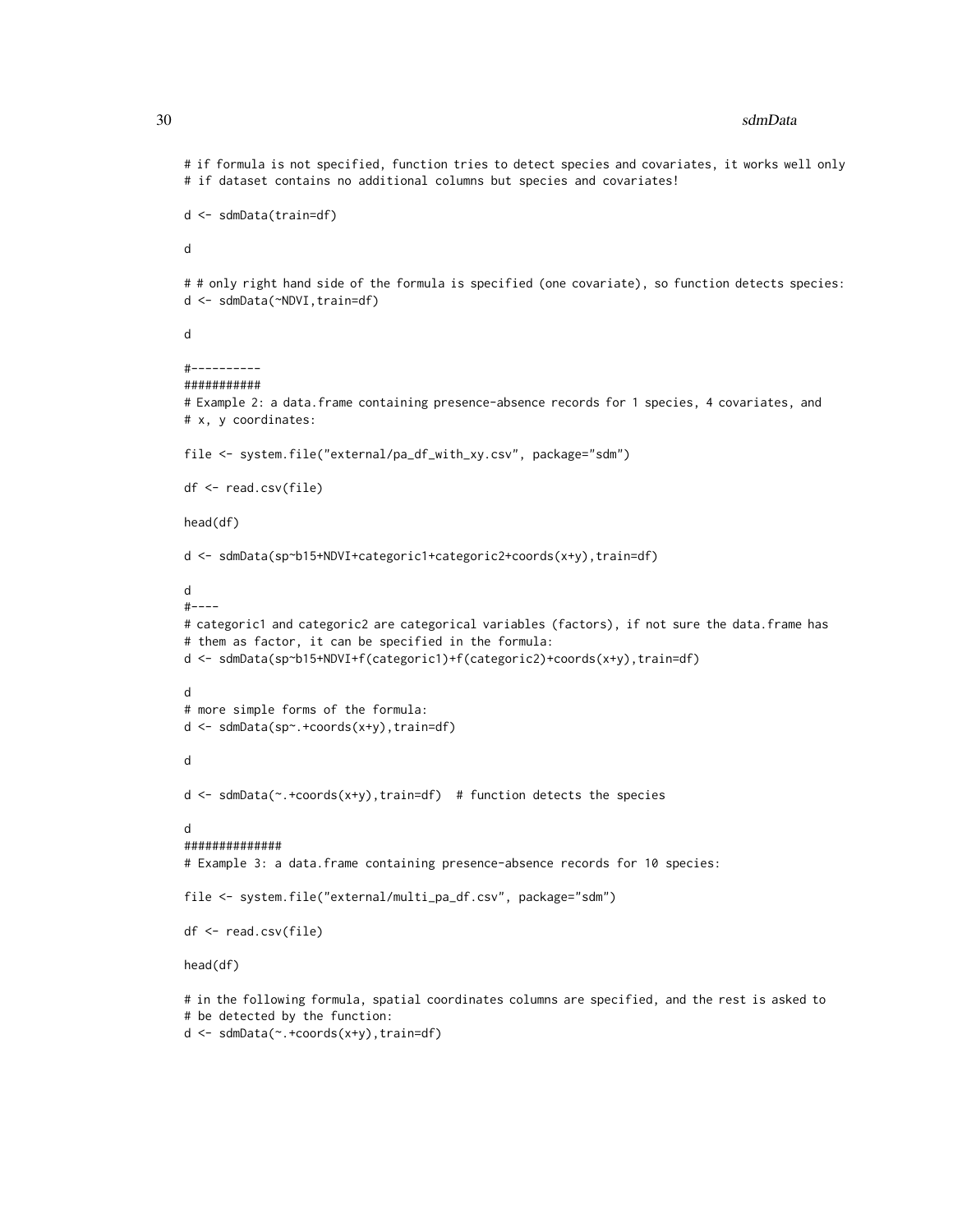#### sdmData 31

```
d
#--- or it can be customized wich species and which covariates are needed:
d <- sdmData(sp1+sp2+sp3~b15+NDVI+f(categoric1) + coords(x+y),train=df)
d # 3 species, 3 covariates, and coordinates
# just be careful that if you put "." in the right hand side, while not all species columns or
# additional columns (e.g., coordinates, time) are specified in the formula, then it takes those
# columns as covariates which is NOT right!
#########
# Example 4: Spatial data:
file <- system.file("external/pa_spatial_points.shp", package="sdm") # path to a shapefile
# use a package like rgdal, or maptools, or shapefile function in package raster to read shapefile:
p <- shapefile(file)
class(p) # a "SpatialPointsDataFrame"
plot(p)
head(p) # it contains data for 3 species
# presence-absence plot for the first species (i.e., sp1)
plot(p[p@data$sp1 == 1,],col='blue',pch=16, main='Presence-Absence for sp1')
points(p[p@data$sp1 == 0,],col='red',pch=16)
# Let's read raster dataset containing predictor variables for this study area:
file <- system.file("external/predictors.grd", package="sdm") # path to a raster object
r <- brick(file)
r # a RasterBrick object including 2 rasters (covariates)
plot(r)
# now, we can use the species points and predictor rasters in sdmData function:
d \le - \text{sdmData}(\text{spl+sp2+sp3\text{-}bl5+NDVI}, \text{train=p}, \text{predictors} = r)d
##################
# Example 5: presence-only records:
file <- system.file("external/po_spatial_points.shp", package="sdm") # path to a shapefile
```
# use an appropriate function to read the shapefile (e.g., readOGR in rgdal, readShapeSpatial in # maptools, or shapefile in raster):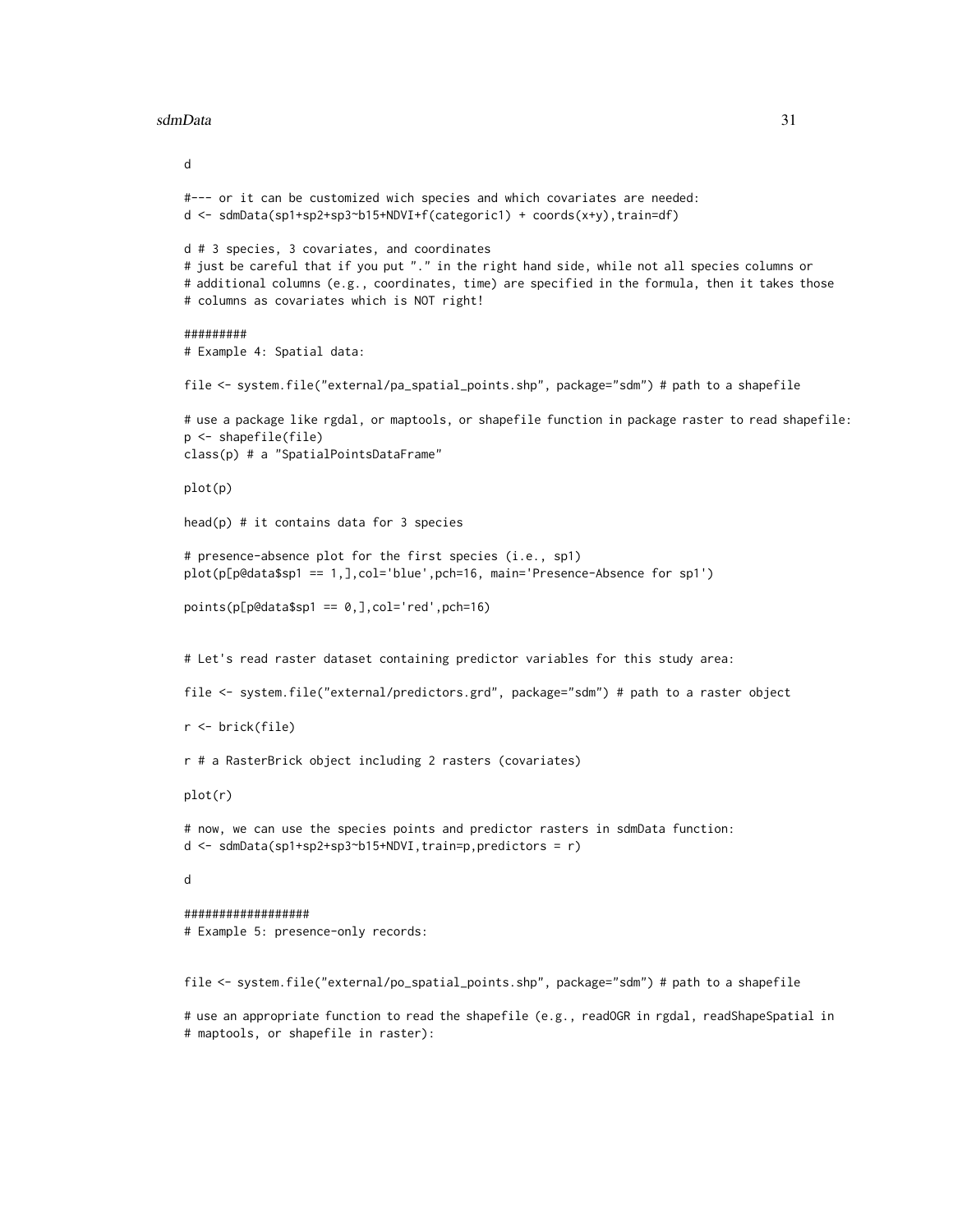#### <span id="page-31-0"></span>32 sdmdata-class

```
po <- shapefile(file)
class(po) # a "SpatialPointsDataFrame"
```
head(po) # it contains data for one species (sp4) and the column has only presence records!

 $d \leq - \text{sdmData}(\text{sp4~b15+NDVI}, \text{train=po}, \text{predictors} = r)$ 

d # as you see in the type, the data is Presence-Only

### we can add another argument (i.e., bg) to generate background (pseudo-absence) records:

#------ in bg, we are going to provide a list containing the setting to generate background #------ the setting includes n (number of background records), method (the method used for #------ background generation; gRandom refers to random in geographic space), and remove (whether #------ points located in presence sites should be removed).

d <- sdmData(sp4~b15+NDVI,train=po,predictors = r,bg=list(n=1000,method='gRandom',remove=TRUE))

d # as you see in the type, the data is Presence-Background

# you can alternatively, put a data.frame including background records in bg!

## End(Not run)

sdmdata-class *An S4 class representing sdm dataset*

# **Description**

An S4 class representing sdm dataset sdmdata

#### **Slots**

species.names The names of species

species Contains the species data

features.name The names of predictor variables

features A data.frame containing predictor variables

factors The names of categorical variables (if any)

info Other information such as coordinates, metadata, etc.

groups A list including information on groups in the dataset

sdmFormula An object of class sdmFormula containing the formula and its' terms defined by user

errorLog Reports on errors in the data raised throgh data cleaning (e.g., NA, duplications, etc.)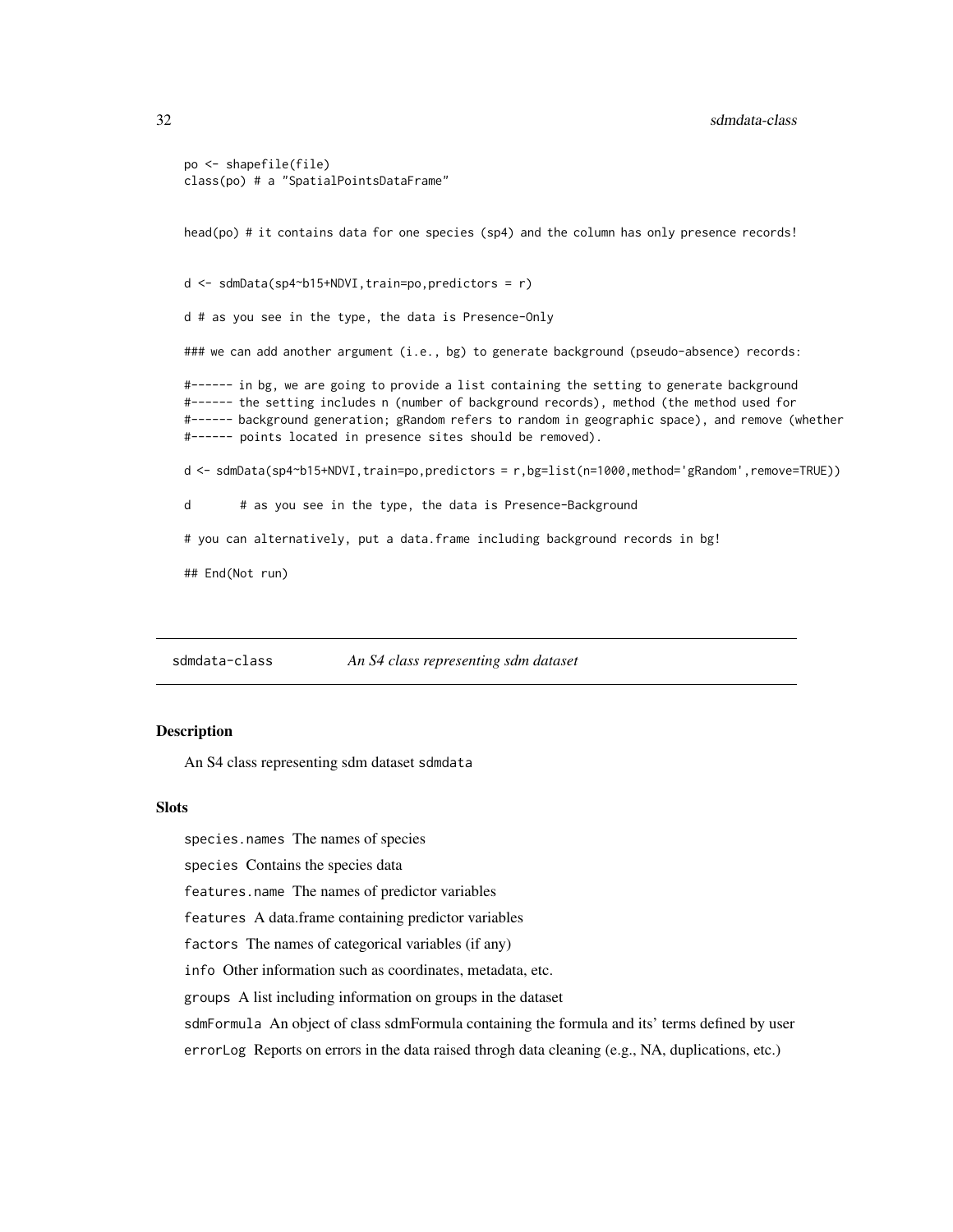# <span id="page-32-0"></span>sdmModels-classes 33

# Author(s)

Babak Naimi <naimi.b@gmail.com>

<http://biogeoinformatics.org>

#### References

Naimi, B., Araujo, M.B. (2016) sdm: a reproducible and extensible R platform for species distribution modelling, Ecography, DOI: 10.1111/ecog.01881

sdmModels-classes *sdmModels classes*

# Description

An S4 class to keep all the information of fitted models as well as their evaluations.

# Slots

Slots for sdmModels objects:

data a sdmdata object

recordIDs Contains the species data

setting A data.frame containing predictor variables

run.info a data.frame containing info on runs

replicates The names of categorical variables (if any)

models a list contains all fitted objects and relevant information (e.g., evaluation)

#### Slots for sdmEvaluate objects:

observed a numeric vector of observed values

predicted a numeric vector of predicted values

statistics a list of threshold-independent statistics

threshold\_based a data.frame of threshold-based statistics

#### Slots for sdmFormula objects:

formula input formula

vars character, name of variables

model.terms the formula terms used in model fitting

data.terms the formula terms used to manipulate data

#### Author(s)

Babak Naimi <naimi.b@gmail.com> <http://r-gis.net> <http://biogeoinformatics.org>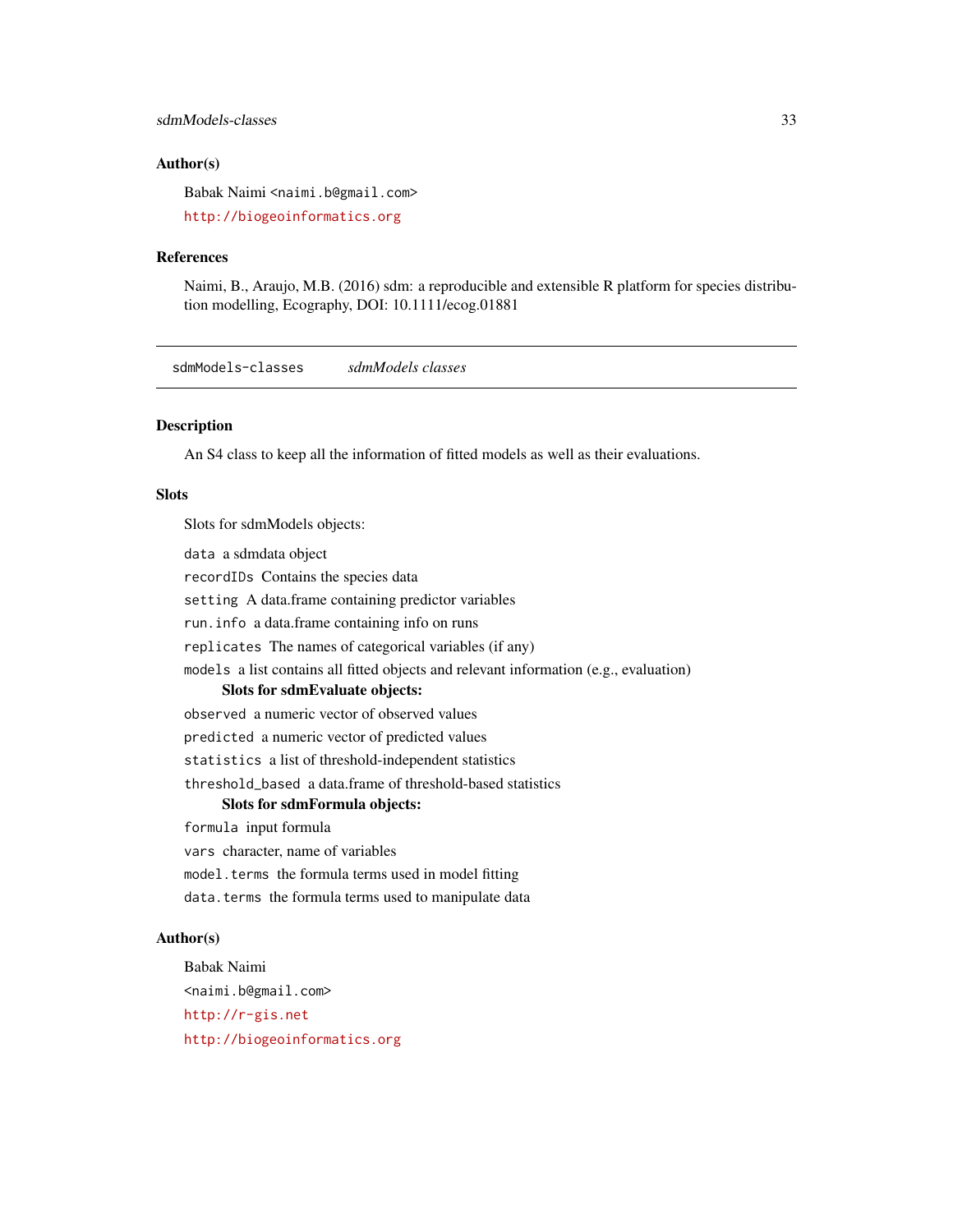<span id="page-33-0"></span>

# Description

Creates sdmSetting object that holds settings to fit and evaluate the models. It can be used to reproduce a study.

# Usage

```
sdmSetting(formula,data,methods,interaction.depth=1,n=1,replication=NULL,cv.folds=NULL,
   test.percent=NULL,bg=NULL,bg.n=NULL,var.importance=NULL,response.curve=TRUE,
   var.selection=FALSE,ncore=1L,modelSettings=NULL,seed=NULL,parallelSettings=NULL,...)
```
# Arguments

| formula           | specify the structure of the model                                                                                                                                                                     |
|-------------------|--------------------------------------------------------------------------------------------------------------------------------------------------------------------------------------------------------|
| data              | sdm data object or data.frame including species and feature data                                                                                                                                       |
| methods           | character, name of the algorithms                                                                                                                                                                      |
| interaction.depth |                                                                                                                                                                                                        |
|                   | level of interactions between predictors                                                                                                                                                               |
| n                 | number of replicates (run)                                                                                                                                                                             |
| replication       | replication method (e.g., 'subsampling', 'bootstrapping', 'cv')                                                                                                                                        |
| cv.folds          | number of folds if cv (cross-validation) is in the selected replication methods                                                                                                                        |
| test.percent      | test percentage if subsampling is in the selected replication methods                                                                                                                                  |
| bg                | method to generate background                                                                                                                                                                          |
| bg.n              | number of background records                                                                                                                                                                           |
| var.importance    | logical, whether variable importance should be calculated                                                                                                                                              |
| response.curve    | method to calculate variable importance                                                                                                                                                                |
| var.selection     | logical, whether variable selection should be considered                                                                                                                                               |
| ncore             | number of cores to parallelize processing                                                                                                                                                              |
| modelSettings     | optional list; settings for modelling methods can be specified by users                                                                                                                                |
| seed              | default is NULL; either logical specify whether a seed for random number gen-<br>erator should be considered, or a numerical to specify the exact seed number                                          |
| parallelSettings  |                                                                                                                                                                                                        |
|                   | default is NULL; a list include settings items for parallel processing. The par-<br>allel setting items include ncore, method, type, hosts, doParallel, and fork; see<br>details for more information. |
| $\cdots$          | additional arguments                                                                                                                                                                                   |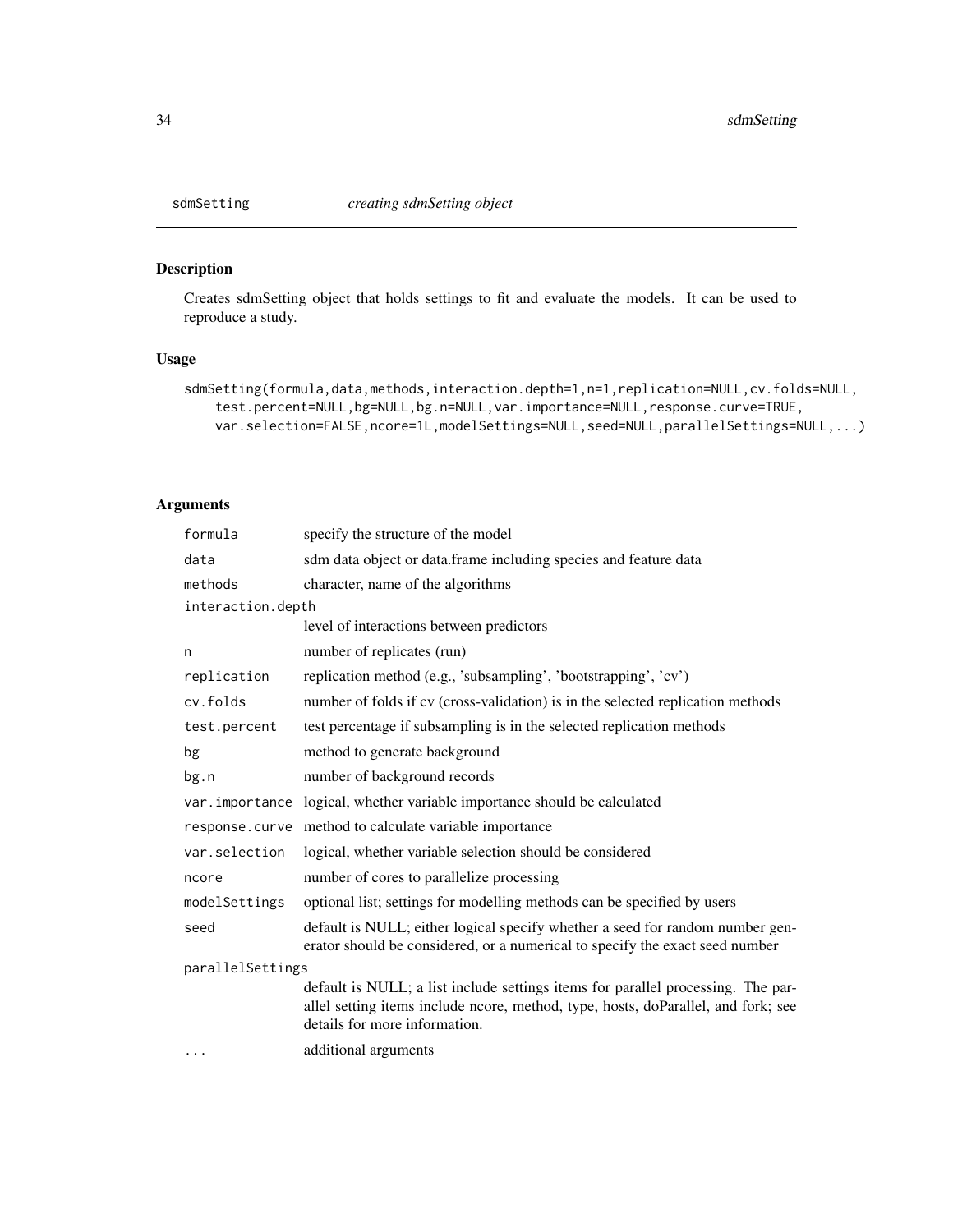#### sdmSetting 35

#### Details

using sdmSetting, the feature types, interaction.depth and all settings of the model can be defined. This function generate a sdmSetting object that can be specifically helpful for reproducibility. The object can be shared by a user that may be used for other studies.

If a user aims to reproduce the same results for every time the code is running with the same data and settings, a seed number should be specified. Through the seed argument, a user can specify NULL, means a seed should not be set (if a random sampling is incorporated in the modelling procedure, for different runs the results would be different); TRUE, means a seed should be set (the seed number is randomly selected and used everytime the same setting is incorporated); a number, means the seed will be set to the number specified by the user.

For parallel processing, a list of items can be passed to parallel Settings, include:

ncore: defines the number of cores (it can also be specified outside of this list, but will be removed in future)

method: defines the platform/set of functions to run the parallelisation. Currently, two options of 'parallel', and 'foreach' is implemented. default is 'parallel'

doParallel: Optional, definition to register for a backend for parallel processing (currently when method='foreach'). It should be provided as an R expression.

cluster: Optional, if a cluster is already created and started, it can be introduced through this item to be used as the parallel processing platform (currently when method='parallel')

hosts: A list of addresses for the accessible hosts (remote clusters) to be registered and used in parallel processing (may not work appropriately as it is still under development!)

fork: Logical, Available for non-windows operating system and specifies whether a fork solution should be used for the parallelisation. Default is TRUE.

#### Value

an object of class sdmSettings

#### Author(s)

Babak Naimi <naimi.b@gmail.com>

<http://r-gis.net>

<http://biogeoinformatics.org>

#### References

Naimi, B., Araujo, M.B. (2016) sdm: a reproducible and extensible R platform for species distribution modelling, Ecography, DOI: 10.1111/ecog.01881

# Examples

```
## Not run:
file <- system.file("external/pa_df.csv", package="sdm")
df <- read.csv(file)
```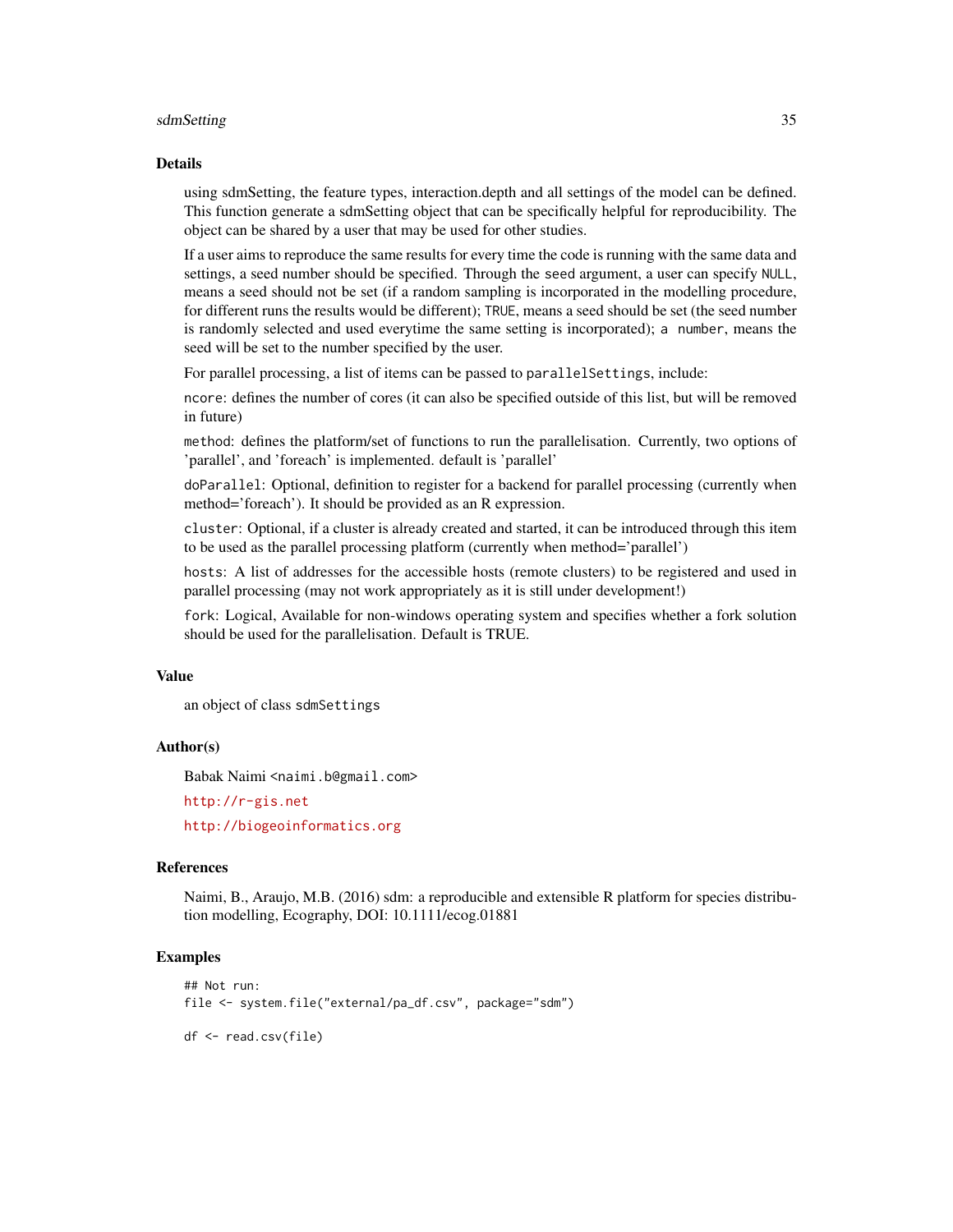<span id="page-35-0"></span>36 subset and the subset of the subset of the subset of the subset of the subset of the subset of the subset of the subset of the subset of the subset of the subset of the subset of the subset of the subset of the subset o

```
head(df)
d <- sdmData(sp~b15+NDVI,train=df)
# generate sdmSettings object:
s <- sdmSetting(sp~., methods=c('glm','gam','brt','svm','rf'),
        replication='sub',test.percent=30,n=10,modelSettings=list(brt=list(n.trees=500)))
s
## End(Not run)
```
# subset *Subset models in a sdmModels object*

# Description

This function extracts a subset of models from a sdmModels object. In generates a new object of the same typeas the origical object. In sdmModels, modelID provides the unique IDs.

Instead of using the subset function, double brackes '[[ ]]' can be used.

#### Details

#

# Value

sdmModels object

#### Methods

subset(x, subset, drop=TRUE, ...)

x[[i,...]]

Arguments:

x - sdmModels object

i- integer. Indicates the index/id of the models (modelID) should be extracted from sdmModels object

subset - Same as i

drop - If TRUE, new modelIDs are generated, otherwise, the original modelIDs are kept in the new object.

... - additional arguments (not impplemented yet!)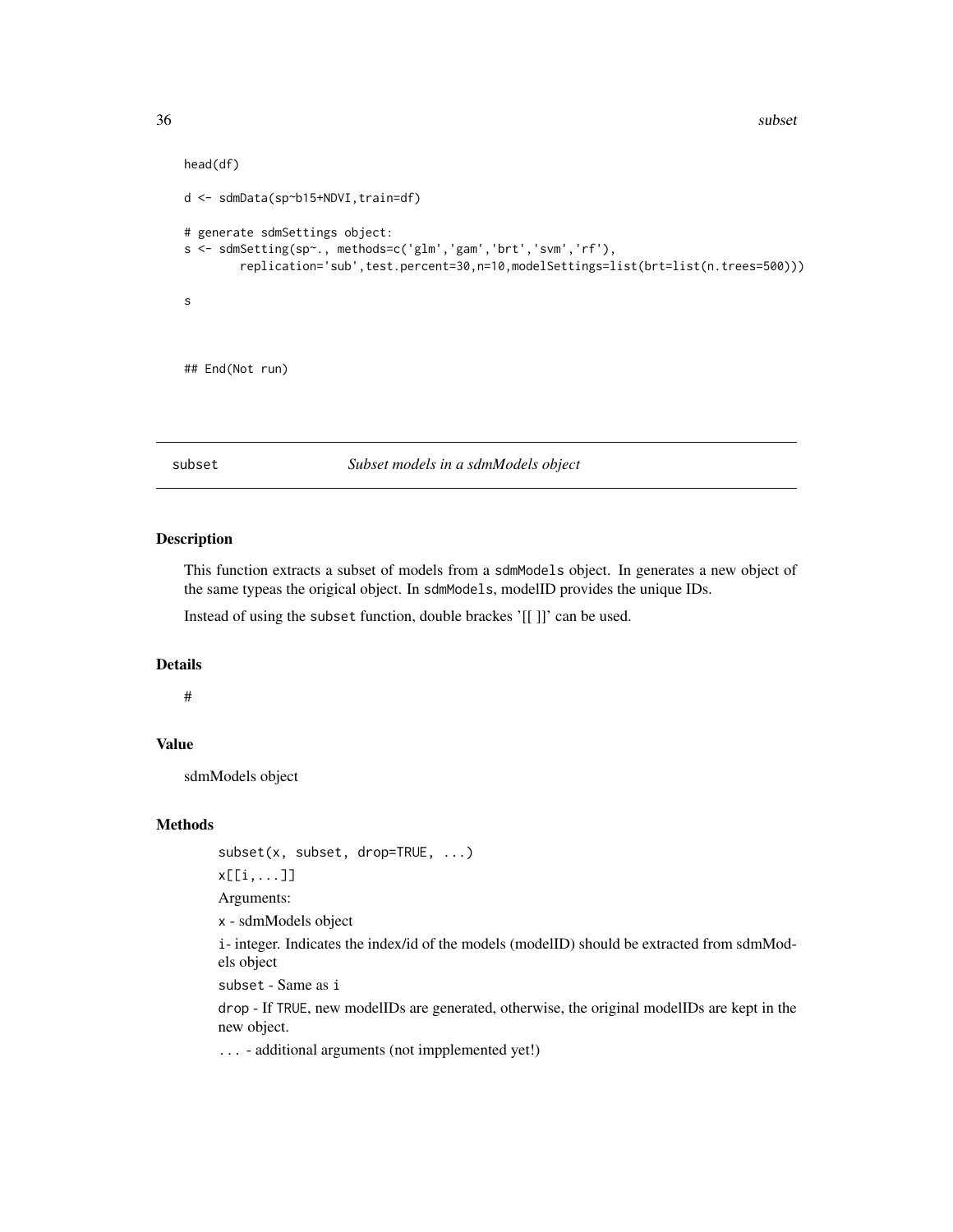subset 37

# Author(s)

Babak Naimi <naimi.b@gmail.com>

<http://r-gis.net>

<http://biogeoinformatics.org>

# References

Naimi, B., Araujo, M.B. (2016) sdm: a reproducible and extensible R platform for species distribution modelling, Ecography, DOI: 10.1111/ecog.01881

# Examples

```
## Not run:
file <- system.file("external/model.sdm", package="sdm")
m <- read.sdm(file)
m
getModelInfo(m)
m1 < -m[[3:4]]m1
getModelInfo(m1)
m2 <- m[[3:4,drop=FALSE]]
m2
getModelInfo(m2)
#---- the following is the same as previous:
m2 <- subset(m,3:4,drop=FALSE)
m2
getModelInfo(m2)
## End(Not run)
```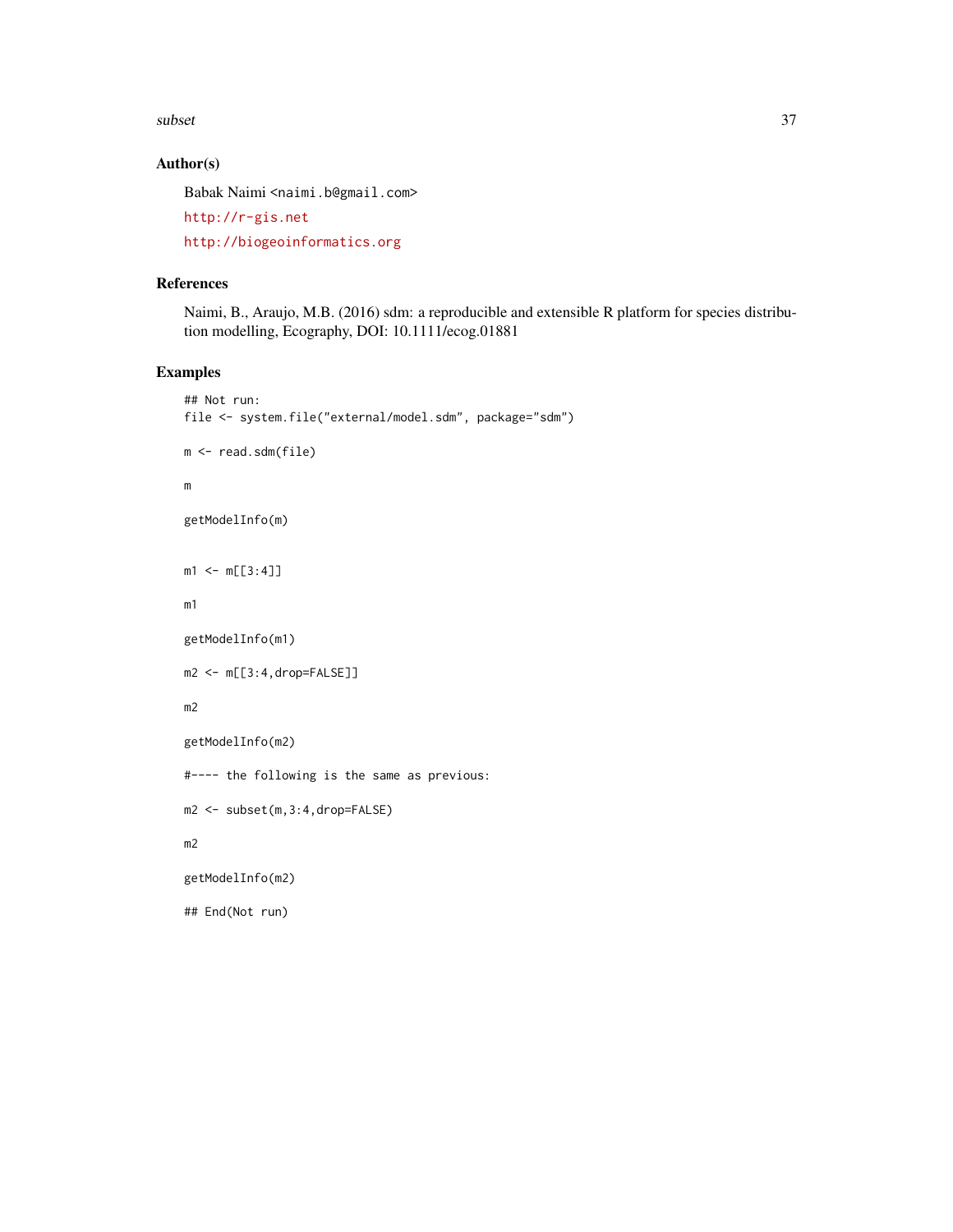# <span id="page-37-0"></span>**Index**

∗Topic classes sdmModels-classes, [33](#page-32-0) ∗Topic methods as.data.frame, [4](#page-3-0) Extract by index, [13](#page-12-0) ∗Topic spatial,data boxplot, [5](#page-4-0) density, [8](#page-7-0) getVarImp, [16](#page-15-0) ∗Topic spatial,species,data add, [2](#page-1-0) calibration, [6](#page-5-0) ensemble, [9](#page-8-0) evaluates, [11](#page-10-0) featuresFrame-class, [14](#page-13-0) get models' outputs, [15](#page-14-0) predict, [20](#page-19-0) roc, [23](#page-22-0) sdmData, [28](#page-27-0) sdmdata-class, [32](#page-31-0) sdmSetting, [34](#page-33-0) ∗Topic spatial,species,sdm, model sdm, [25](#page-24-0) ∗Topic spatial as.data.frame, [4](#page-3-0) coordinates, [7](#page-6-0) Extract by index, [13](#page-12-0) gui, [17](#page-16-0) names, [19](#page-18-0) sdmModels-classes, [33](#page-32-0) subset, [36](#page-35-0) ∗Topic utilities, data installAll, [18](#page-17-0) ∗Topic write, write sdm read.sdm, [22](#page-21-0) [,sdmdata,ANY,ANY-method *(*Extract by index*)*, [13](#page-12-0) [, sdmdata, missing, missing-method *(*Extract by index*)*, [13](#page-12-0)

[[,sdmModels,ANY,ANY-method *(*subset*)*, [36](#page-35-0) add, [2,](#page-1-0) *[26](#page-25-0)* add,list,character-method *(*add*)*, [2](#page-1-0) as.data.frame, [4](#page-3-0) as.data.frame,sdmdata-method *(*as.data.frame*)*, [4](#page-3-0) boxplot, *[5](#page-4-0)*, [5](#page-4-0) boxplot,sdmEvaluate-method *(*boxplot*)*, [5](#page-4-0) calibration, [6](#page-5-0) calibration,sdmEvaluate,missing-method *(*calibration*)*, [6](#page-5-0) calibration,vector,vector-method *(*calibration*)*, [6](#page-5-0) characterORmissing-class *(*sdmModels-classes*)*, [33](#page-32-0) characterORnull-class *(*sdmModels-classes*)*, [33](#page-32-0) coordinates, [7](#page-6-0) coordinates,sdmdata-method *(*coordinates*)*, [7](#page-6-0) coordinates,sdmModels-method *(*coordinates*)*, [7](#page-6-0) coordinates<- *(*coordinates*)*, [7](#page-6-0) coordinates<-,sdmdata-method *(*coordinates*)*, [7](#page-6-0) CRSorNULL-class *(*sdmModels-classes*)*, [33](#page-32-0) data.frameORnull-class *(*sdmModels-classes*)*, [33](#page-32-0) density, [8](#page-7-0) density,sdmEvaluate-method *(*density*)*, [8](#page-7-0) ensemble, [9](#page-8-0) ensemble,sdmModels,Raster-method *(*ensemble*)*, [9](#page-8-0) ensemble,sdmModels-method *(*ensemble*)*, [9](#page-8-0) environmentORnull-class

*(*sdmModels-classes*)*, [33](#page-32-0)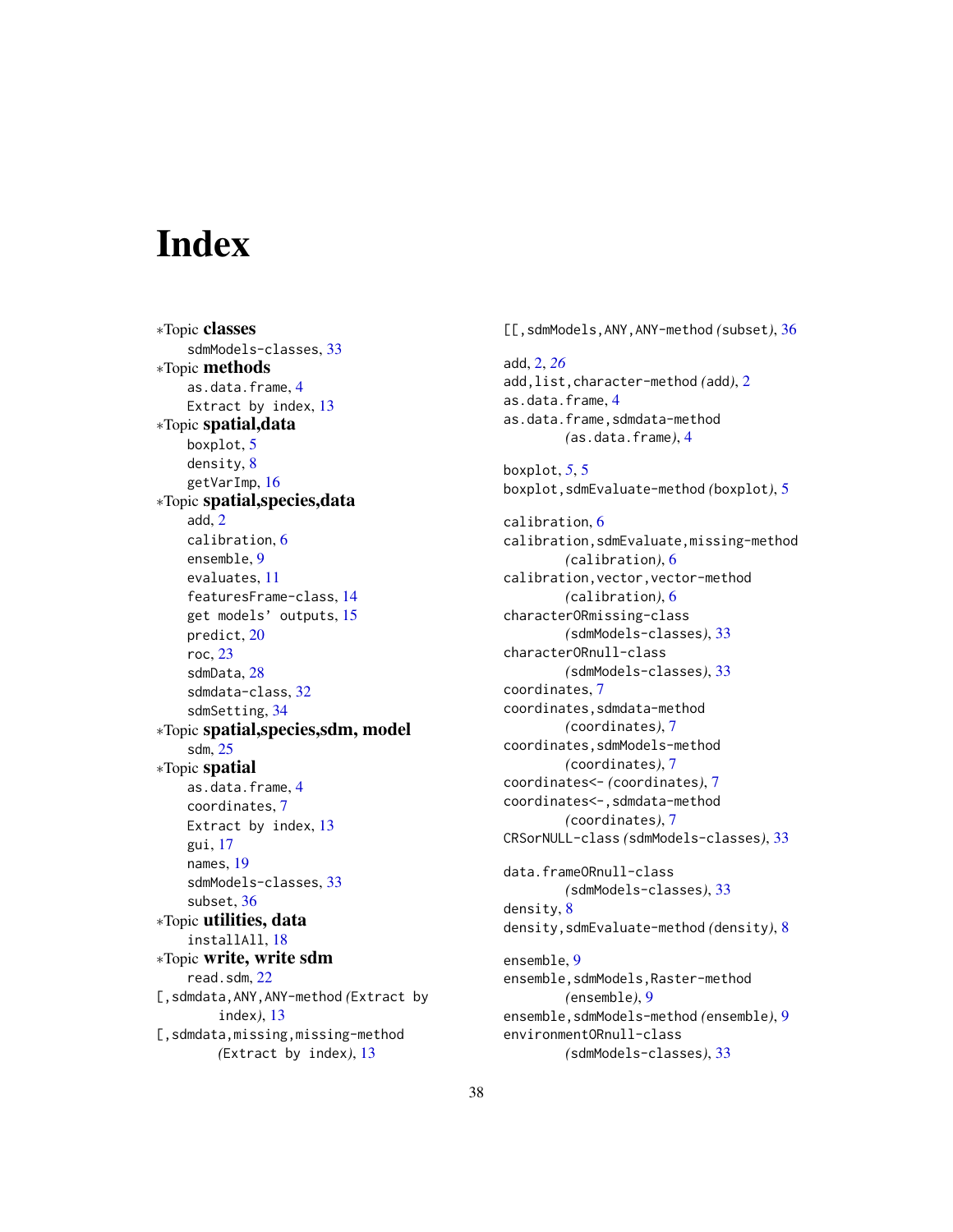#### INDEX  $39$

evaluates, [11](#page-10-0) evaluates,vector,vector-method *(*evaluates*)*, [11](#page-10-0) expressionORnull-class *(*sdmModels-classes*)*, [33](#page-32-0) Extract by index, [13](#page-12-0) featuresFrame-class, [14](#page-13-0) formulaORnull-class *(*sdmModels-classes*)*, [33](#page-32-0) functionORcharacter-class *(*sdmModels-classes*)*, [33](#page-32-0) functionORnull-class *(*sdmModels-classes*)*, [33](#page-32-0) get models' outputs, [15](#page-14-0) getEvaluation *(*evaluates*)*, [11](#page-10-0) getEvaluation,sdmModels-method *(*evaluates*)*, [11](#page-10-0) getmethod *(*add*)*, [2](#page-1-0) getmethod,character-method *(*add*)*, [2](#page-1-0) getmethodNames *(*add*)*, [2](#page-1-0) getmethodNames,ANY-method *(*add*)*, [2](#page-1-0) getModelInfo *(*get models' outputs*)*, [15](#page-14-0) getModelInfo,sdmModels-method *(*get models' outputs*)*, [15](#page-14-0) getRoc *(*roc*)*, [23](#page-22-0) getRoc,sdmModels,ANY-method *(*roc*)*, [23](#page-22-0) getRoc,vector,vector-method *(*roc*)*, [23](#page-22-0) getVarImp, [16](#page-15-0) getVarImp,sdmModels-method *(*getVarImp*)*, [16](#page-15-0) gui, [17](#page-16-0) gui,sdmModels-method *(*gui*)*, [17](#page-16-0) install.packages, *[18](#page-17-0)* installAll, [18,](#page-17-0) *[25](#page-24-0)* installAll,ANY-method *(*installAll*)*, [18](#page-17-0) listORcharacter-class *(*sdmModels-classes*)*, [33](#page-32-0) listORnull-class *(*sdmModels-classes*)*, [33](#page-32-0) matrixORnull-class *(*sdmModels-classes*)*, [33](#page-32-0) names, [19](#page-18-0) names,sdmdata-method *(*names*)*, [19](#page-18-0) names<- *(*names*)*, [19](#page-18-0) names<-,sdmdata-method *(*names*)*, [19](#page-18-0)

numericORnull-class *(*sdmModels-classes*)*, [33](#page-32-0) predict, [20](#page-19-0) predict,.maxlikeModel-method *(*predict*)*, [20](#page-19-0) predict,sdmModels-method *(*predict*)*, [20](#page-19-0) read.sdm, [22](#page-21-0) read.sdm,character-method *(*read.sdm*)*, [22](#page-21-0) readRDS, *[23](#page-22-0)* roc, [23](#page-22-0) roc,sdmModels,ANY-method *(*roc*)*, [23](#page-22-0) roc,sdmModels-method *(*roc*)*, [23](#page-22-0) roc,vector,vector-method *(*roc*)*, [23](#page-22-0) saveRDS, *[23](#page-22-0)* sdm, *[15](#page-14-0)*, [25](#page-24-0) sdm, ANY, sdmdata, .sdmCorSetting-method *(*sdm*)*, [25](#page-24-0) sdm,ANY,sdmdata,character-method *(*sdm*)*, [25](#page-24-0) sdm,sdmdata,.sdmCorSetting,ANY-method *(*sdm*)*, [25](#page-24-0) sdmCorrelativeMethod-class, [27](#page-26-0) sdmData, *[25](#page-24-0)*, [28](#page-27-0) sdmData, ANY, data.frame, ANY, missing-method *(*sdmData*)*, [28](#page-27-0) sdmData,ANY,data.frame,missing,missing-method *(*sdmData*)*, [28](#page-27-0) sdmData,ANY,SpatialPoints,ANY,missing-method *(*sdmData*)*, [28](#page-27-0) sdmData,ANY,SpatialPoints,ANY,Raster-method *(*sdmData*)*, [28](#page-27-0) sdmData,data.frame,formula,ANY,missing-method *(*sdmData*)*, [28](#page-27-0) sdmData,data.frame,missing,ANY,missing-method *(*sdmData*)*, [28](#page-27-0) sdmdata-class, [32](#page-31-0) sdmEvaluate-class *(*sdmModels-classes*)*, [33](#page-32-0) sdmFormula-class *(*sdmModels-classes*)*, [33](#page-32-0) sdmModels-class *(*sdmModels-classes*)*, [33](#page-32-0) sdmModels-classes, [33](#page-32-0) sdmSetting, [34](#page-33-0) sdmSetting, ANY, sdmdata, character-method *(*sdmSetting*)*, [34](#page-33-0) setZ, *[21](#page-20-0)* show,sdmdata-method *(*sdmdata-class*)*, [32](#page-31-0)